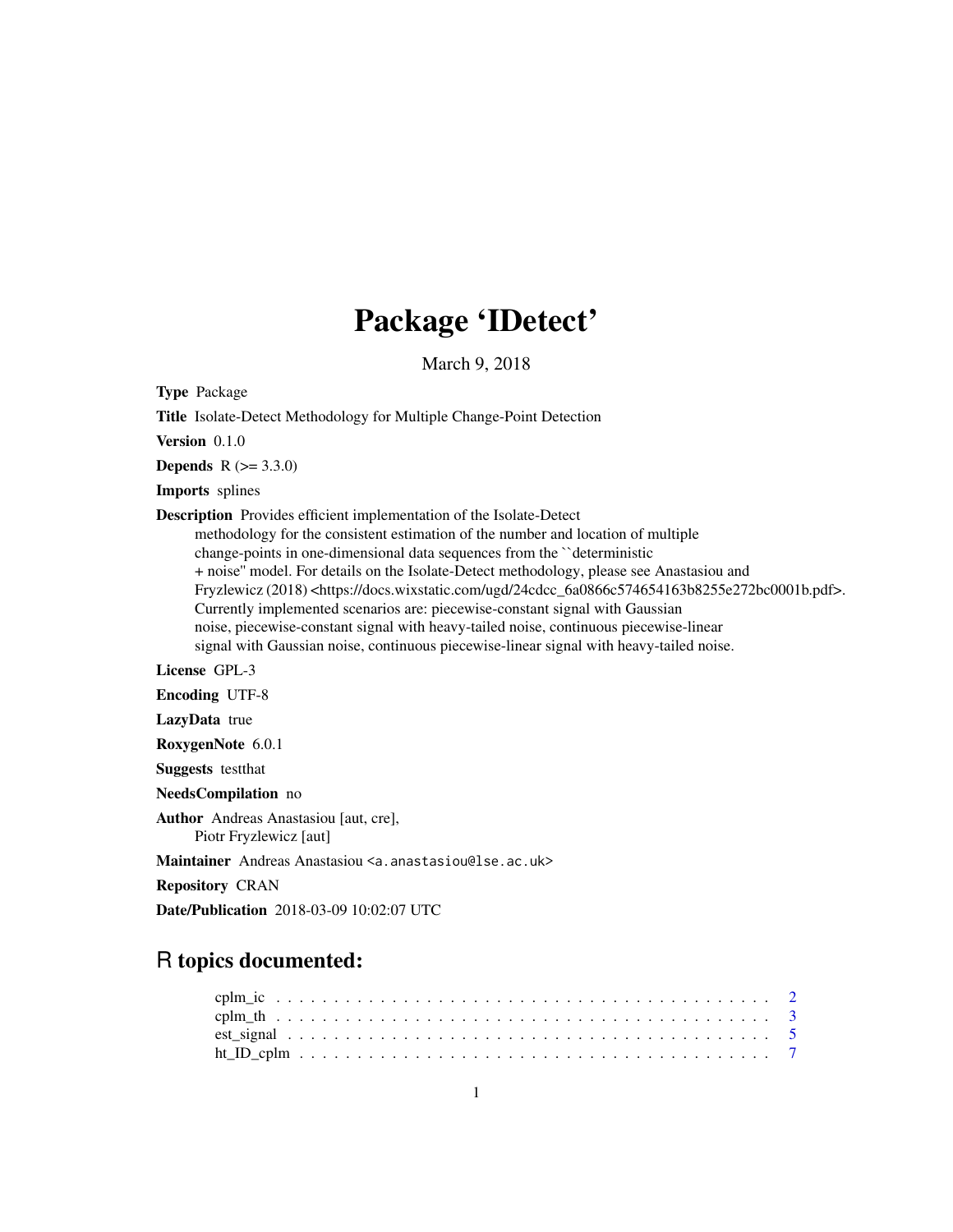<span id="page-1-0"></span>

| Index |  |
|-------|--|
|       |  |
|       |  |
|       |  |
|       |  |
|       |  |
|       |  |
|       |  |
|       |  |
|       |  |
|       |  |
|       |  |
|       |  |
|       |  |
|       |  |

<span id="page-1-1"></span>cplm\_ic *Multiple change-point detection in a continuous piecewise-linear signal via minimising an information criterion*

# Description

This function performs the Isolate-Detect methodology based on an information criterion approach, in order to detect multiple change-points in a noisy, continuous, piecewise-linear data sequence, with the noise being Gaussian. More information on how this approach works as well as the relevant literature reference are given in Details.

# Usage

```
cplm\_ic(x, th\_const = 1.25, Kmax = 200, penalty = c("ssic\_pen","sic_pen"), points = 10)
```
# Arguments

| $\mathsf{x}$ | A numeric vector containing the data in which you would like to find change-<br>points.                                                                                                                                           |
|--------------|-----------------------------------------------------------------------------------------------------------------------------------------------------------------------------------------------------------------------------------|
| th const     | A positive real number with default value equal to 1.25. It is used to define the<br>threshold value that will be used at the first step of the model selection based<br>Isolate-Detect method; see Details for more information. |
| Kmax         | A positive integer with default value equal to 200. It is the maximum allowed<br>number of estimated change-points in the solution path; see sol_path_cplm for<br>more details.                                                   |
| penalty      | A character vector with names of penalty functions used.                                                                                                                                                                          |
| points       | A positive integer with default value equal to 10. It defines the distance between<br>two consecutive end- or start-points of the right- or left-expanding intervals,<br>respectively.                                            |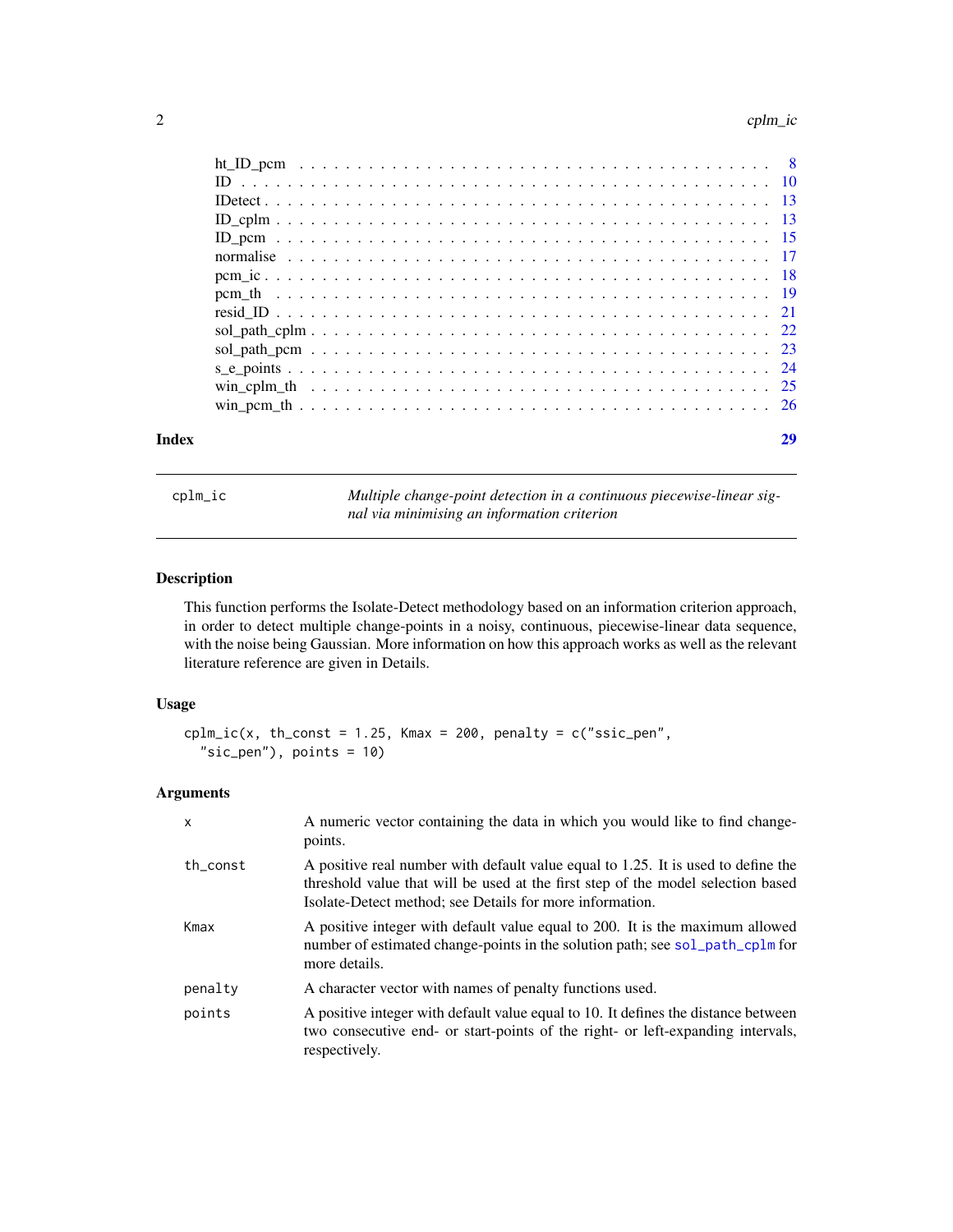#### <span id="page-2-0"></span> $\text{cplm}_\text{th}$  the  $\text{cplm}_\text{th}$  s

# Details

The approach followed in [cplm\\_ic](#page-1-1) in order to detect the change-points is based on identifying the set of change-points that minimise an information criterion. At first, we employ [sol\\_path\\_cplm](#page-21-1), which overestimates the number of change-points using th\_const in order to define the threshold and then sorts the obtained estimates in a way that the estimate, which is most likely to be correct appears first, whereas the least likely to be correct, appears last. Let  $J$  be the number of estimates that this overestimation approach returns. We will obtain a vector  $b = (b_1, b_2, ..., b_J)$ , with the estimates ordered as explained above. We define the collection  ${M_j}_{j=0,1,\ldots,J}$ , where  $M_0$  is the empty set and  $M_j = \{b_1, b_2, ..., b_j\}$ . Among the collection of models  $M_j, j = 0, 1, ..., J$ , we select the one that minimises a predefined Information Criterion. The obtained set of change-points is apparently a subset of the solution path given in [sol\\_path\\_cplm](#page-21-1). More details can be found in "Detecting multiple generalized change-points by isolating single ones", Anastasiou and Fryzlewicz (2018), preprint.

# Value

A list with the following components:

| sol_path | A vector containing the solution path.                                                    |
|----------|-------------------------------------------------------------------------------------------|
| ic curve | A list with values of the chosen information criteria.                                    |
| cpt_ic   | A list with the change-points detected for each information criterion considered.         |
|          | no_cpt_ic The number of change-points detected for each information criterion considered. |
|          |                                                                                           |

# Author(s)

Andreas Anastasiou, <a.anastasiou@lse.ac.uk>

# See Also

[ID\\_cplm](#page-12-1) and [ID](#page-9-1), which employ this function. In addition, see [pcm\\_ic](#page-17-1) for the case of detecting changes in a piecewise-constant signal using the information criterion based approach.

#### Examples

```
single.cpt <- c(seq(0, 999, 1), seq(998.5, 499, -0.5))
single.cpt.noise <- single.cpt + rnorm(2000)
cpt.single.ic <- cplm_ic(single.cpt.noise)
three.cpt <- c(seq(0, 499, 1), seq(498.5, 249, -0.5), seq(250,1249,2), seq(1248,749,-1))
three.cpt.noise <- three.cpt + rnorm(2000)
cpt.three.ic <- cplm_ic(three.cpt.noise)
```
<span id="page-2-1"></span>cplm\_th *Multiple change-point detection in a continuous, piecewise-linear signal via thresholding*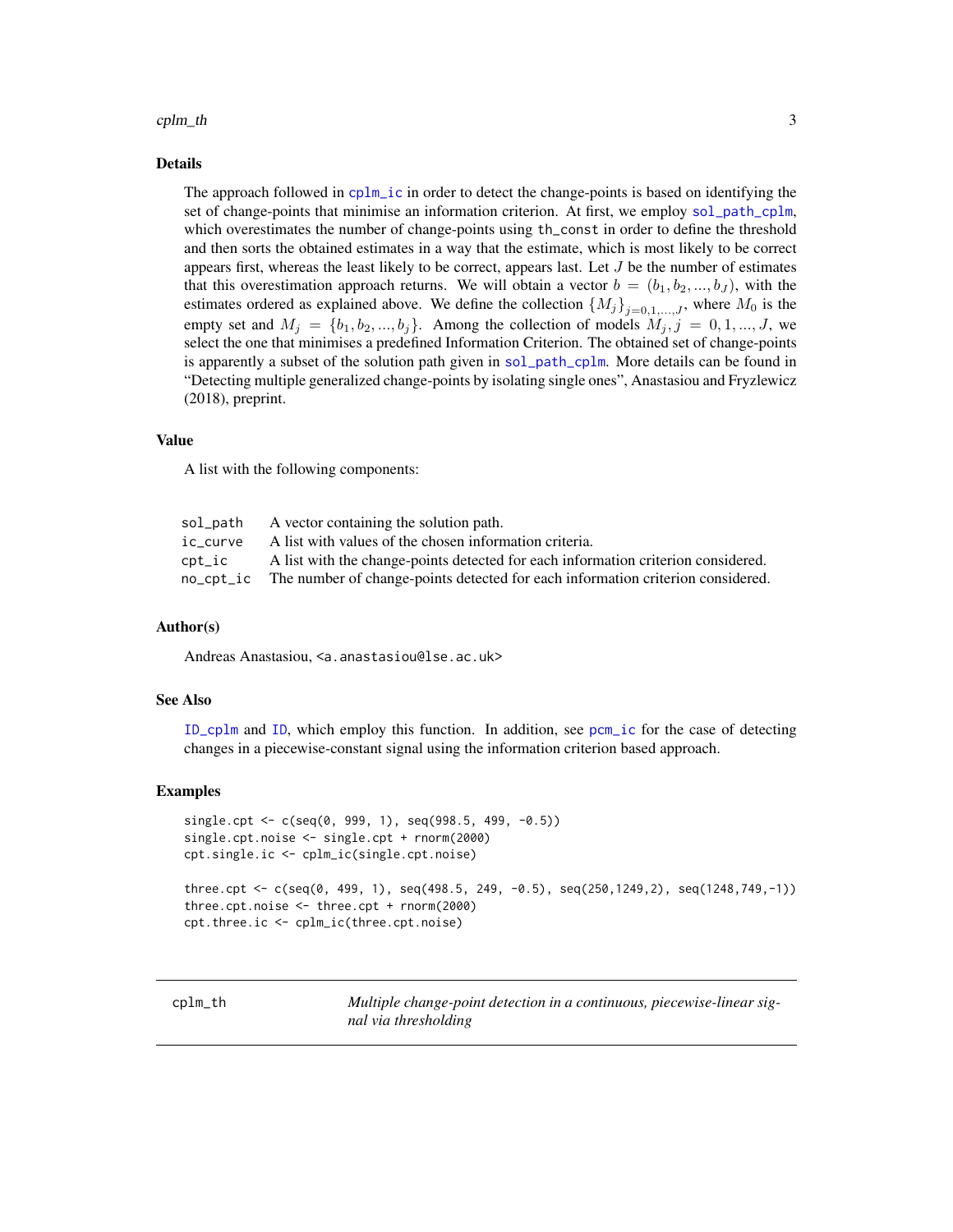# <span id="page-3-0"></span>**Description**

This function performs the Isolate-Detect methodology with the thresholding-based stopping rule in order to detect multiple change-points in a continuous, piecewise-linear noisy data sequence, with noise that is Gaussian. See Details for a brief explanation of the Isolate-Detect methodology (with the relevant reference) and of the thresholding-based stopping rule.

#### Usage

```
cplm_th(x, sigma = stats::mad(diff(diff(x)))/sqrt(6), thr_const = 1.4,
  thr_fin = sigma * thr_const * sqrt(2 * log(length(x))), s = 1,
  e = length(x), points = 3, k<sub>1</sub> = 1, k<sub>r</sub> = 1)
```
#### Arguments

| $\mathsf{x}$ | A numeric vector containing the data in which you would like to find change-<br>points.                                                                                                                                                                                                                                           |
|--------------|-----------------------------------------------------------------------------------------------------------------------------------------------------------------------------------------------------------------------------------------------------------------------------------------------------------------------------------|
| sigma        | A positive real number. It is the estimate of the standard deviation of the noise in<br>x. The default value is mad(diff(diff(x)))/sqrt(6), where mad(x) denotes<br>the median absolute deviation of x computed under the assumption that the noise<br>is independent and identically distributed from the Gaussian distribution. |
| thr_const    | A positive real number with default value equal to 1.4. It is used to define the<br>threshold; see thr_fin.                                                                                                                                                                                                                       |
| $thr_f$ in   | With T the length of the data sequence, this is a positive real number with default<br>value equal to sigma $*$ thr_const $*$ sqrt(2 $*$ log(T)). It is the threshold,<br>which is used in the detection process.                                                                                                                 |
| s, e         | Positive integers with s less than e, which indicate that you want to check for<br>change-points in the data sequence with subscripts in [s, e]. The default values<br>are s equal to 1 and e equal to $T$ , with $T$ the length of the data sequence.                                                                            |
| points       | A positive integer with default value equal to 3. It defines the distance between<br>two consecutive end- or start-points of the right- or left-expanding intervals,<br>respectively; see Details for more information.                                                                                                           |
| $k_l, k_r$   | Positive integer numbers that get updated whenever the function calls itself dur-<br>ing the detection process. They are not essential for the function to work, and<br>we include them only to reduce the computational time.                                                                                                    |

#### Details

The change-point detection algorithm that is used in [cplm\\_th](#page-2-1) is the Isolate-Detect methodology described in "Detecting multiple generalized change-points by isolating single ones", Anastasiou and Fryzlewicz (2018), preprint. The concept is simple and is split into two stages; firstly, isolation of each of the true change-points in subintervals of the data domain, and secondly their detection. ID first creates two ordered sets of  $K = \lfloor T / \text{points} \rfloor$  right- and left-expanding intervals as follows. The  $j^{th}$  right-expanding interval is  $R_j = [1, j \times \text{points}]$ , while the  $j^{th}$  leftexpanding interval is  $L_j = [T - j \times \text{points} + 1, T]$ . We collect these intervals in the ordered set  $S_{RL} = \{R_1, L_1, R_2, L_2, ..., R_K, L_K\}$ . For a suitably chosen contrast function, ID first identifies the point with the maximum contrast value in  $R_1$ . If its value exceeds a certain threshold, then it is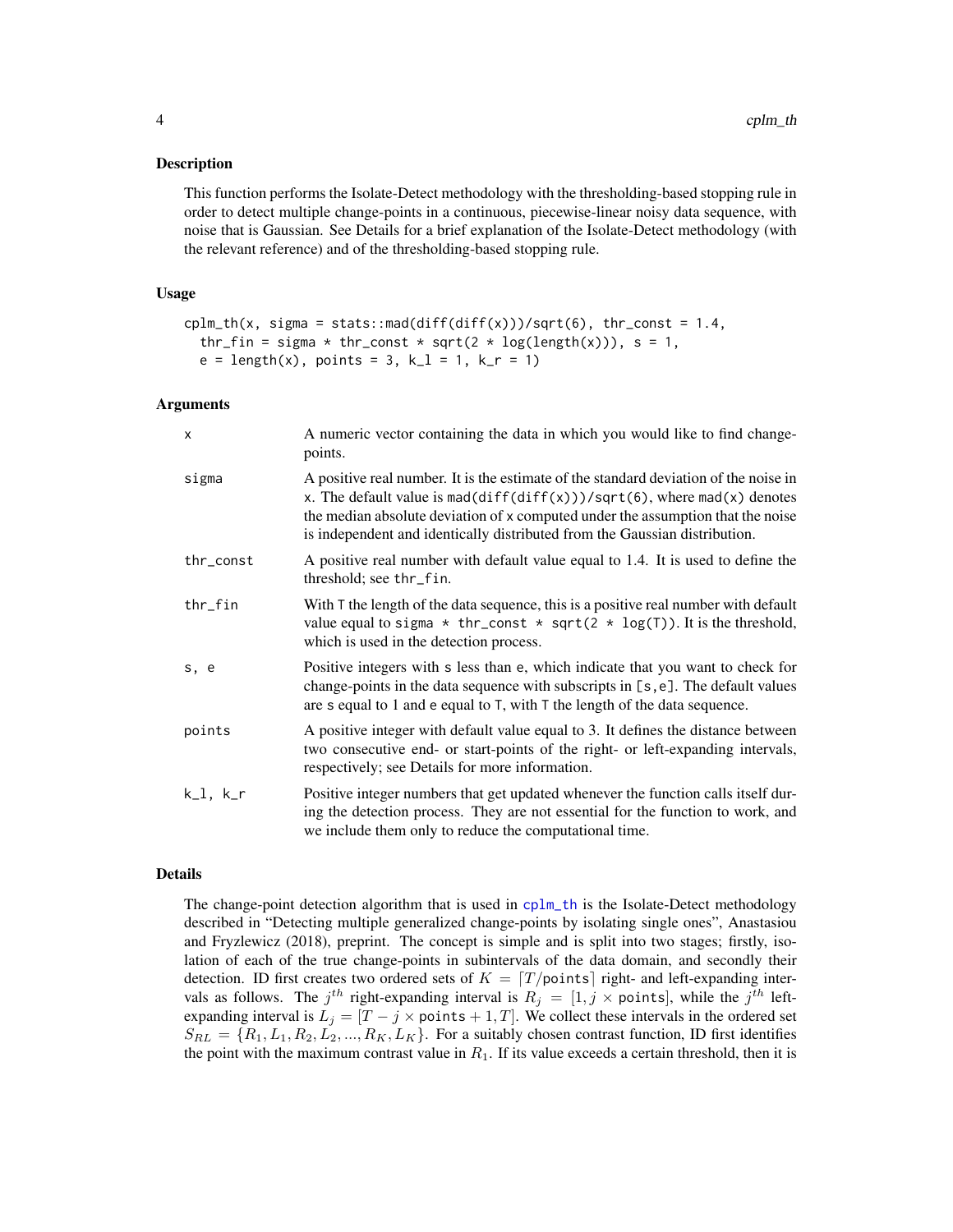#### <span id="page-4-0"></span>est\_signal 5

taken as a change-point. If not, then the process tests the next interval in  $S_{RL}$  and repeats the above process. Upon detection, the algorithm makes a new start from estimated location.

#### Value

A numeric vector with the detected change-points.

# Author(s)

Andreas Anastasiou, <a.anastasiou@lse.ac.uk>

# See Also

[win\\_cplm\\_th](#page-24-1), [ID\\_cplm](#page-12-1), and [ID](#page-9-1), which employ this function. In addition, see [pcm\\_th](#page-18-1) for the case of detecting changes in a piecewise-constant signal via thresholding.

# Examples

```
single.cpt <- c(\text{seq}(0, 999, 1), \text{seq}(998.5, 499, -0.5))single.cpt.noise <- single.cpt + rnorm(2000)
cpt.single.th <- cplm_th(single.cpt.noise)
three.cpt <- c(seq(0, 499, 1), seq(498.5, 249, -0.5), seq(251,1249,2), seq(1248,749,-1))
three.cpt.noise <- three.cpt + rnorm(2000)
cpt.three.th <- cplm_th(three.cpt.noise)
multi.cpt <- rep(c(seq(0,49,1), seq(48,0,-1)),20)
multi.cpt.noise <- multi.cpt + rnorm(1980)
cpt.multi.th <- cplm_th(multi.cpt.noise)
```
est\_signal *Estimate the signal*

# **Description**

This function estimates the signal in a given data sequence x with change-points at cpt. The type of the signal depends on whether the change-points represent changes in a piecewise-constant or continuous, piecewise-linear signal. For more information see Details below.

# Usage

est\_signal(x, cpt, type = c("mean", "slope"))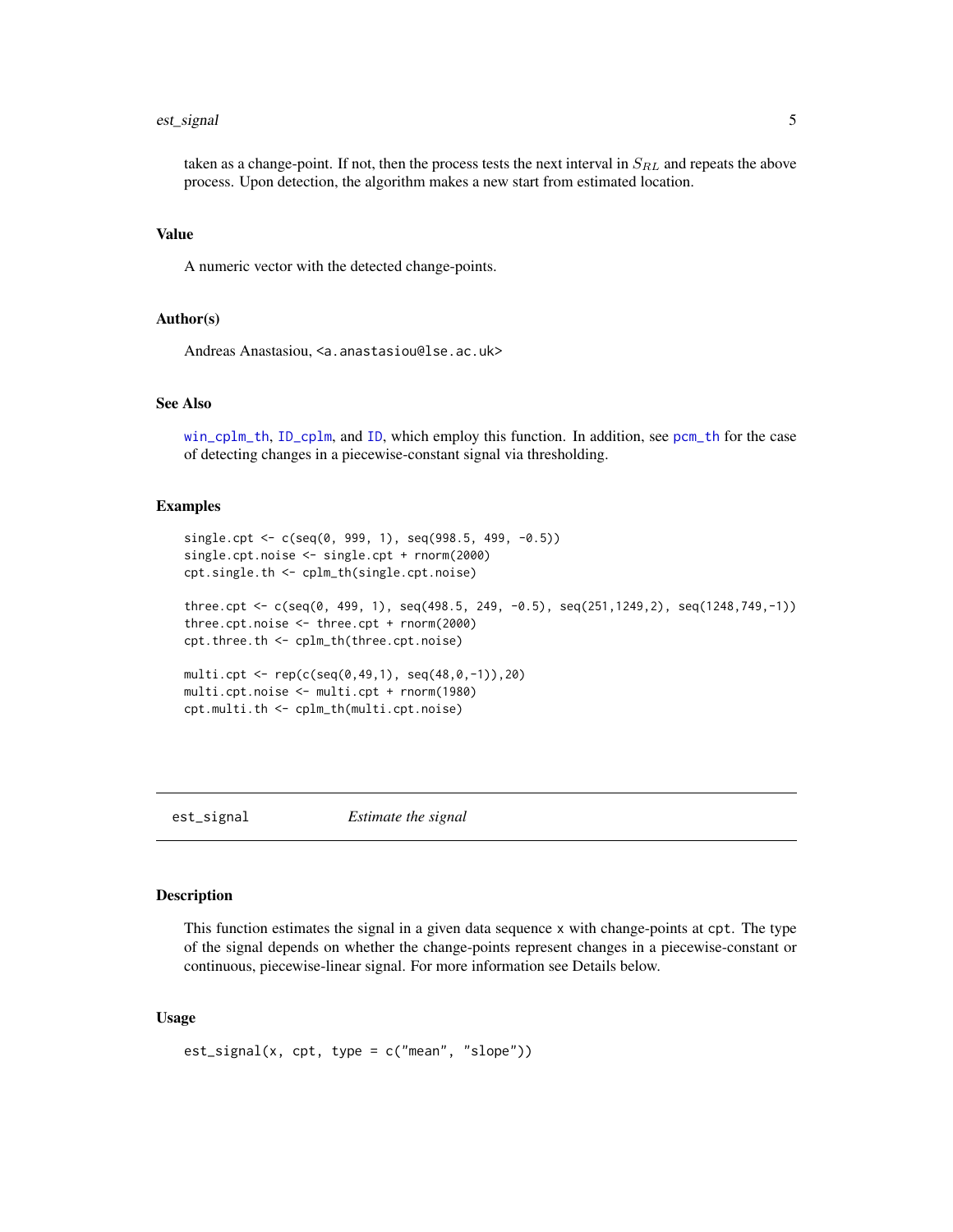#### <span id="page-5-0"></span>Arguments

| X              | A numeric vector containing the given data.                                                                                                                                                                                                                                                                                                                      |
|----------------|------------------------------------------------------------------------------------------------------------------------------------------------------------------------------------------------------------------------------------------------------------------------------------------------------------------------------------------------------------------|
| $\mathsf{cpt}$ | A positive integer vector with the locations of the change-points. If missing, the<br>ID_pcm or the ID_cplm function (depending on the type of the signal) is called<br>internally to extract the change-points in x.                                                                                                                                            |
| type           | A character string, which defines the type of the detected change-points. If<br>type $=$ $\degree$ mean'', then the change-points represent the locations of changes<br>in the mean of a piecewise-constant signal. If type $=$ 'slope'', then the<br>change-points represent the locations of changes in the slope of a continuous,<br>piecewise-linear signal. |

# Details

The data points provided in x are assumed to follow

 $X_t = f_t + \sigma \epsilon_t; t = 1, 2, ..., T,$ 

where T is the total length of the data sequence,  $X_t$  are the observed data,  $f_t$  is a one-dimensional, deterministic signal with abrupt structural changes at certain points, and  $\epsilon_t$  is white noise. We denote by  $r_1, r_2, ..., r_N$  the elements in cpt and by  $r_0 = 0$  and  $r_{N+1} = T$ . Depending on the value that has been passed to type, the returned value is calculated as follows.

- For type = ``mean'', in each segment  $(r_j+1, r_{j+1})$ ,  $f_t$  for  $t \in (r_j+1, r_{j+1})$  is approximated by the mean of  $X_t$  calculated over  $t \in (r_j + 1, r_{j+1}).$
- For type = ``slope'',  $f_t$  is approximated by the linear spline fit with knots at  $r_1, r_2, ..., r_N$ minimising the  $l_2$  distance between the fit and the data.

#### Value

A numeric vector with the estimated signal.

# Author(s)

Andreas Anastasiou, <a.anastasiou@lse.ac.uk>

# Examples

```
single.cpt.pcm <- c(rep(4,1000),rep(0,1000))
single.cpt.pcm.noise <- single.cpt.pcm + rnorm(2000)
cpt.single.pcm <- ID_pcm(single.cpt.pcm.noise)
fit.cpt.single.pcm <- est_signal(single.cpt.pcm.noise, cpt.single.pcm$cpt, type = "mean")
three.cpt.pcm <- c(rep(4,500),rep(0,500),rep(-4,500),rep(1,500))
three.cpt.pcm.noise <- three.cpt.pcm + rnorm(2000)
cpt.three.pcm <- ID_pcm(three.cpt.pcm.noise)
fit.cpt.three.pcm <- est_signal(three.cpt.pcm.noise, cpt.three.pcm$pcm, type = "mean")
single.cpt.plm <- c(seq(0,999,1),seq(998.5,499,-0.5))
single.cpt.plm.noise <- single.cpt.plm + rnorm(2000)
cpt.single.plm <- ID_cplm(single.cpt.plm.noise)
fit.cpt.single.plm <- est_signal(single.cpt.plm.noise, cpt.single.plm$cpt, type = "slope")
```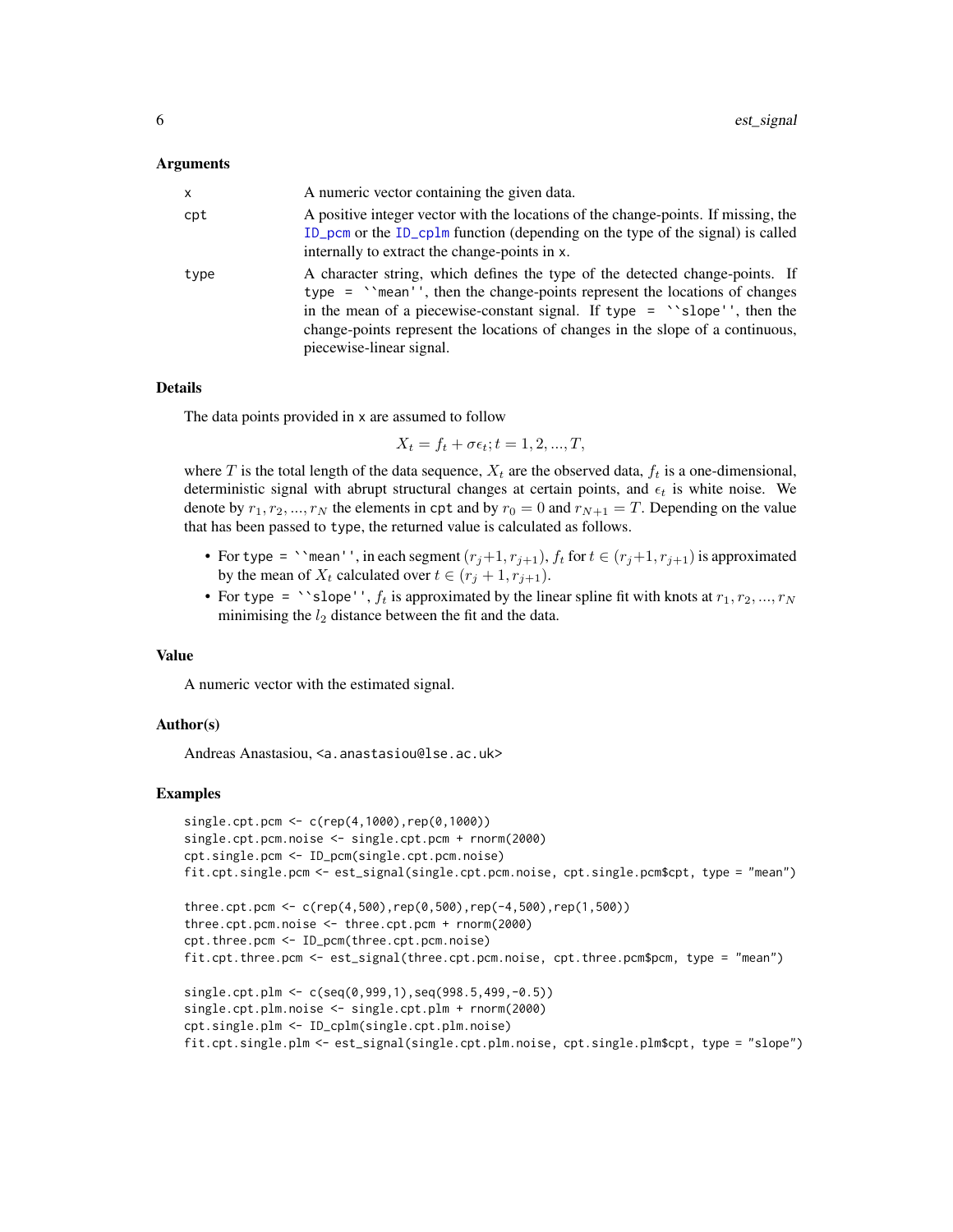<span id="page-6-1"></span><span id="page-6-0"></span>ht\_ID\_cplm *Apply the Isolate-Detect methodology for multiple change-point detection in a continuous, piecewise-linear vector with non Gaussian noise*

# Description

Using the Isolate-Detect methodology, this function estimates the number and locations of multiple change-points in the noisy, continuous, piecewise-linear input vector x, with noise that is not normally distributed. It also gives the estimated signal, as well as the solution path defined in [sol\\_path\\_cplm](#page-21-1) (see Details for the relevant literature reference).

# Usage

ht\_ID\_cplm(x, s.ht = 3, q\_ht = 300, ht\_thr\_id = 1.4, ht\_th\_ic\_id = 1.25,  $p_{thr} = 1$ ,  $p_{lt} = 3$ 

# Arguments

| X           | A numeric vector containing the data in which you would like to find change-<br>points.                                                                                                                                                                                                                                                                                                                               |
|-------------|-----------------------------------------------------------------------------------------------------------------------------------------------------------------------------------------------------------------------------------------------------------------------------------------------------------------------------------------------------------------------------------------------------------------------|
| s.ht        | A positive integer number with default value equal to 3. It is used to define the<br>way we pre-average the given data sequence. For more information see Details.                                                                                                                                                                                                                                                    |
| q_ht        | A positive integer number with default value equal to 300. If the length of $x$ is<br>less than or equal to q_ht, then no pre-averaging will take place.                                                                                                                                                                                                                                                              |
| ht_thr_id   | A positive real number with default value equal to 1.4. It is used to define the<br>threshold, if the thresholding approach (described in cplm_th) is to be followed.                                                                                                                                                                                                                                                 |
| ht_th_ic_id | A positive real number with default value equal to 1.25. It is useful only if the<br>model selection based Isolate-Detect method is to be followed and it is used<br>to define the threshold value that will be used at the first step (change-point<br>overestimation) of the model selection approach described in cplm_ic. It is<br>applied to the new data, which are obtained after we take average values on x. |
| p_thr       | A positive integer with default value equal to 1. It is used only when the thresh-<br>old based approach (described in cplm_th) is to be followed and it defines<br>the distance between two consecutive end- or start-points of the right- or left-<br>expanding intervals, respectively.                                                                                                                            |
| $p\_ic$     | A positive integer with default value equal to 3. It is used only when the infor-<br>mation criterion based approach (described in cplm_ic) is to be followed and it<br>defines the distance between two consecutive end- or start-points of the right- or<br>left-expanding intervals, respectively.                                                                                                                 |

# Details

Firstly, in this function we call [normalise](#page-16-1), in order to create a new data sequence,  $\tilde{x}$ , by taking averages of observations in x. Then, we employ  $ID_cplm$  on  $\tilde{x}_q$  to obtain the change-points, namely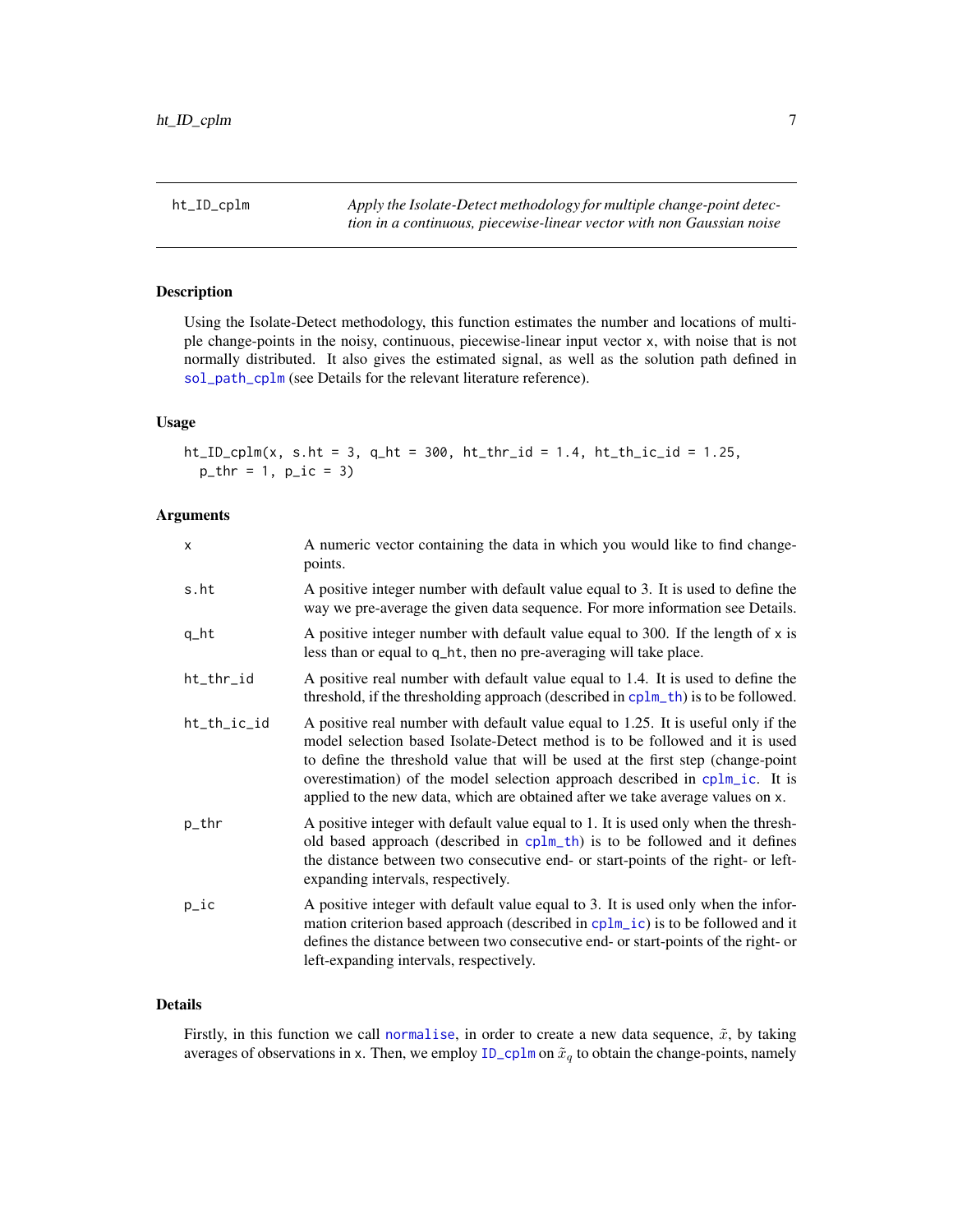<span id="page-7-0"></span> $\tilde{r}_1, \tilde{r}_2, ..., \tilde{r}_{\tilde{N}}$  in increasing order. To obtain the original location of the change-points with, on average, the highest accuracy we define

$$
\hat{r}_k = (\tilde{r}_k - 1) * \mathsf{s}.\mathsf{ht} + \lfloor \mathsf{s}.\mathsf{ht}/2 + 0.5 \rfloor, k = 1, 2, ..., \hat{N}.
$$

More details can be found in "Detecting multiple generalized change-points by isolating single ones", Anastasiou and Fryzlewicz (2018), preprint.

# Value

A list with the following components:

| cpt    | A vector with the detected change-points.                               |
|--------|-------------------------------------------------------------------------|
| no_cpt | The number of change-points detected.                                   |
| fit    | A numeric vector with the estimated continuous piecewise-linear signal. |
|        | solution path A vector containing the solution path.                    |

# Author(s)

Andreas Anastasiou, <a.anastasiou@lse.ac.uk>

# See Also

[ID\\_cplm](#page-12-1) and [normalise](#page-16-1), which are functions that are used in [ht\\_ID\\_cplm](#page-6-1). In addition, see [ht\\_ID\\_pcm](#page-7-1) for the case of piecewise-constant mean signals.

# Examples

```
single.cpt <- c(seq(0, 1999, 1), seq(1998, -1, -1))
single.cpt.student <- single.cpt + rt(4000, df = 5)cpt.single <- ht_ID_cplm(single.cpt.student)
three.cpt <- c(seq(0, 3998, 2), seq(3996, -2, -2), seq(0,3998,2), seq(3996,-2,-2))
three.cpt.student \leq three.cpt + rt(8000, df = 5)
cpt.three <- ht_ID_cplm(three.cpt.student)
```
<span id="page-7-1"></span>ht\_ID\_pcm *Apply the Isolate-Detect methodology for multiple change-point detection in the mean of a vector with non Gaussian noise*

# Description

Using the Isolate-Detect methodology, this function estimates the number and locations of multiple change-points in the mean of the noisy, piecewise-constant input vector x, with noise that is not normally distributed. It also gives the estimated signal, as well as the solution path defined in [sol\\_path\\_pcm](#page-22-1). See Details for the relevant literature reference.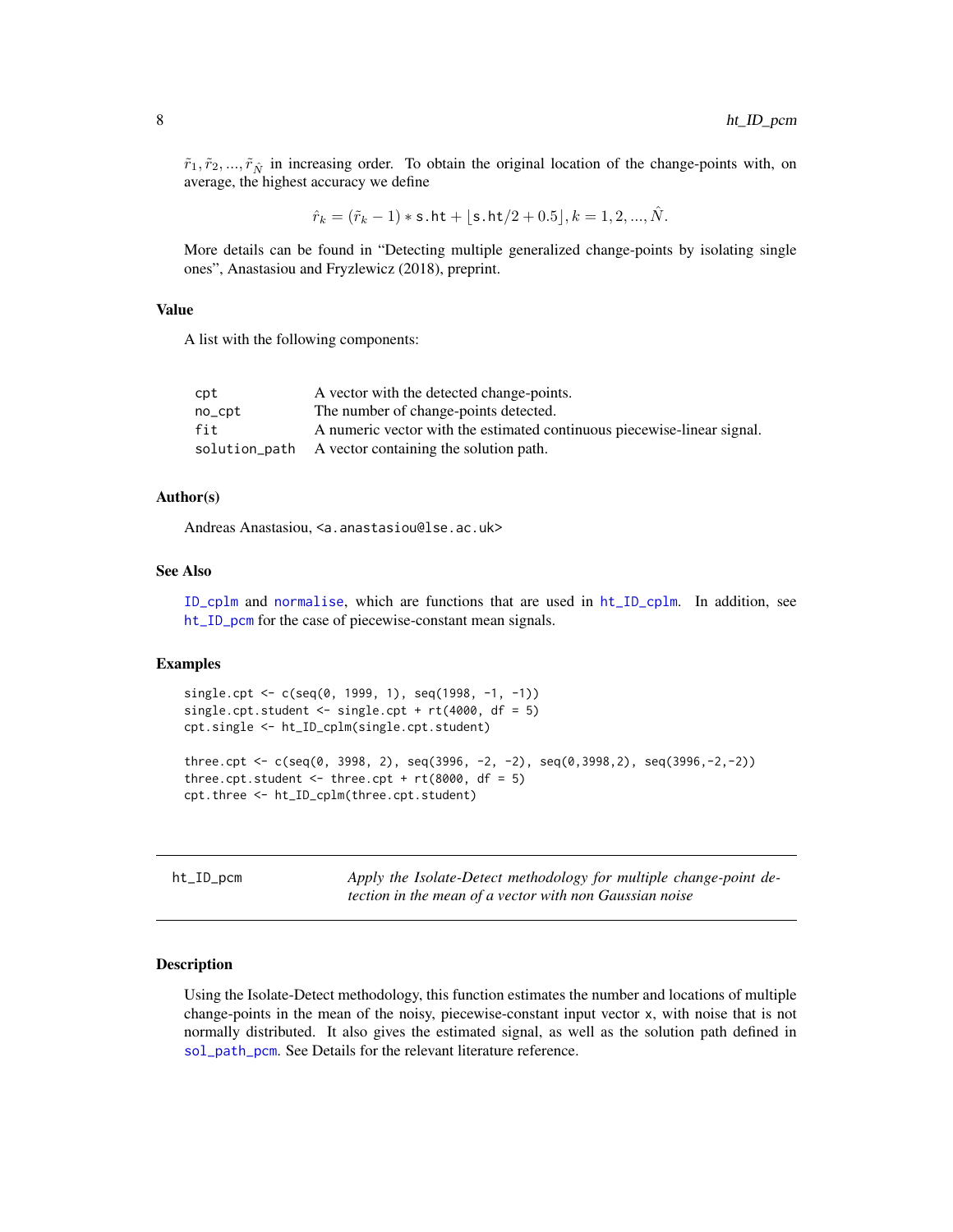# <span id="page-8-0"></span>ht\_ID\_pcm 9

# Usage

 $ht\_ID\_pcm(x, s.ht = 3, q_-ht = 300, ht_-thr\_id = 1, ht_-th\_ic\_id = 0.9,$  $p_{thr} = 1$ ,  $p_{lt} = 3$ 

# Arguments

| X           | A numeric vector containing the data in which you would like to find change-<br>points.                                                                                                                                                                                                                                                                                                                    |
|-------------|------------------------------------------------------------------------------------------------------------------------------------------------------------------------------------------------------------------------------------------------------------------------------------------------------------------------------------------------------------------------------------------------------------|
| s.ht        | A positive integer number with default value equal to 3. It is used to define the<br>way we pre-average the given data sequence (see Details).                                                                                                                                                                                                                                                             |
| q_ht        | A positive integer number with default value equal to 300. If the length of $x$ is<br>less than or equal to q_ht, then no pre-averaging will take place.                                                                                                                                                                                                                                                   |
| ht_thr_id   | A positive real number with default value equal to 1. It is used to define the<br>threshold, if the thresholding approach is to be followed; see pcm_th for more<br>details on the thresholding approach.                                                                                                                                                                                                  |
| ht_th_ic_id | A positive real number with default value equal to 0.9. It is useful only if the<br>model selection based Isolate-Detect method is to be followed and it is used to<br>define the threshold value that will be used at the first step (change-point over-<br>estimation) of the model selection approach described in pcm_ic. It is applied<br>to the new data, which are obtained after we pre-average x. |
| p_thr       | A positive integer with default value equal to 1. It is used only when the thresh-<br>old based approach (as described in pcm_th) is to be followed and it defines<br>the distance between two consecutive end- or start-points of the right- or left-<br>expanding intervals, respectively.                                                                                                               |
| $p\_ic$     | A positive integer with default value equal to 3. It is used only when the infor-<br>mation criterion based approach (described in pcm_ic) is to be followed and it<br>defines the distance between two consecutive end- or start-points of the right- or<br>left-expanding intervals, respectively.                                                                                                       |

# Details

Firstly, in this function we call [normalise](#page-16-1), in order to create a new data sequence,  $\tilde{x}$ , by taking averages of observations in x. Then, we employ  $ID\_pcm$  on  $\tilde{x}_q$  to obtain the change-points, namely  $\tilde{r}_1, \tilde{r}_2, ..., \tilde{r}_{\hat{N}}$  in increasing order. To obtain the original location of the change-points with, on average, the highest accuracy we define  $\hat{r}_k = (\tilde{r}_k - 1) * s.$  ht  $+ [s.$  ht $/2 + 0.5]$ ,  $k = 1, 2, ..., \hat{N}$ . More details can be found in "Detecting multiple generalized change-points by isolating single ones", Anastasiou and Fryzlewicz (2018), preprint.

# Value

A list with the following components:

| cpt    | A vector with the detected change-points.                      |
|--------|----------------------------------------------------------------|
| no_cpt | The number of change-points detected.                          |
| fit    | A numeric vector with the estimated piecewise-constant signal. |
|        | solution_path A vector containing the solution path.           |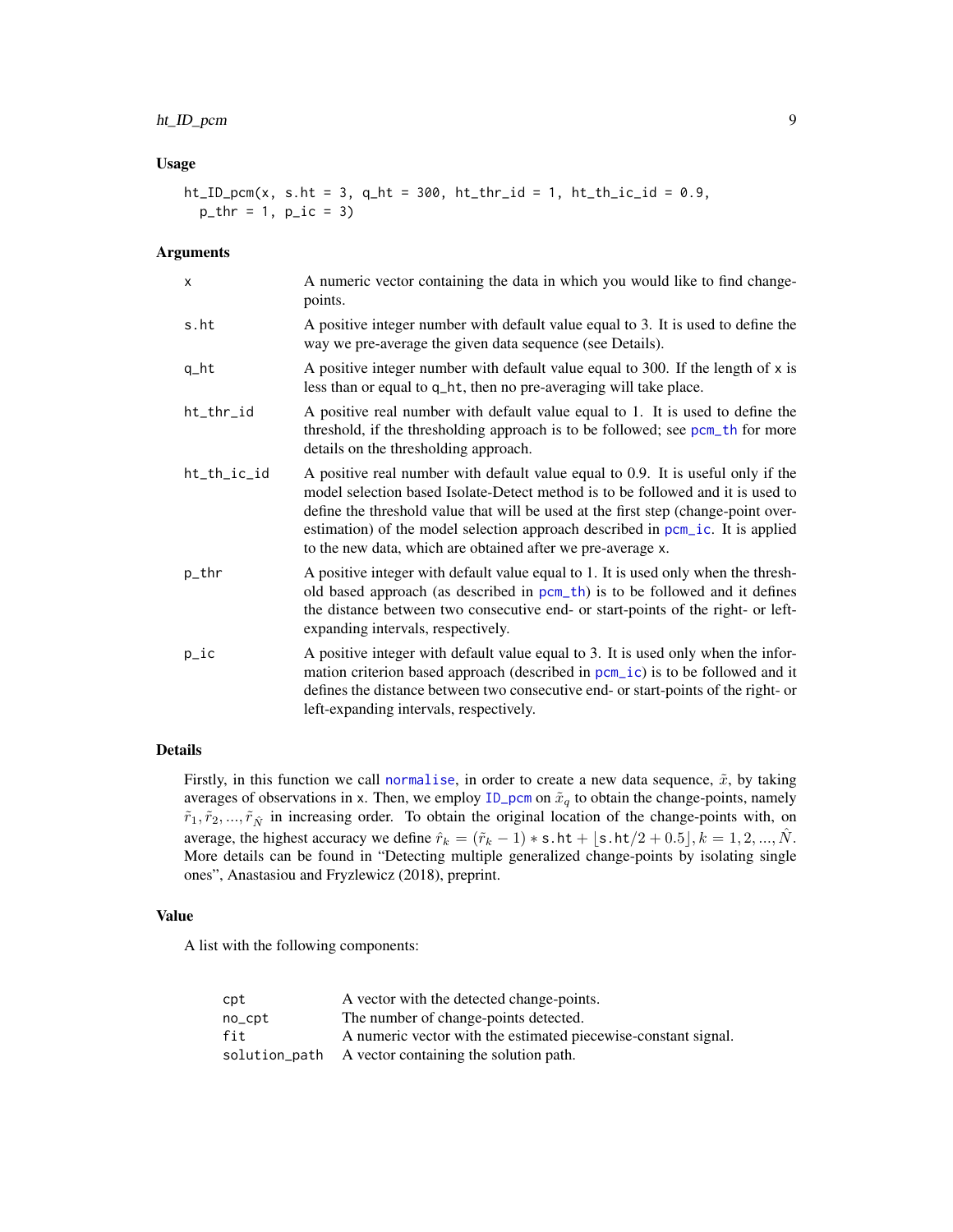# <span id="page-9-0"></span>Author(s)

Andreas Anastasiou, <a.anastasiou@lse.ac.uk>

# See Also

[ID\\_pcm](#page-14-1) and [normalise](#page-16-1), which are functions that are used in [ht\\_ID\\_pcm](#page-7-1). In addition, see [ht\\_ID\\_cplm](#page-6-1) for the case of continuous and piecewise-linear signals.

## Examples

```
single.cpt <- c(rep(4,3000),rep(0,3000))
single.cpt.student \le single.cpt + rt(6000, df = 5)cpts_detect <- ht_ID_pcm(single.cpt.student)
three.cpt <- c(rep(4,2000),rep(0,2000),rep(-4,2000),rep(0,2000))
three.cpt.student \leq three.cpt + rt(8000, df = 5)
cpts_detect_three <- ht_ID_pcm(three.cpt.student)
```
<span id="page-9-1"></span>ID *Multiple change-point detection in piecewise-constant or continuous, piecewise-linear signals using the Isolate-Detect methodology*

# Description

This is the main, general function of the package. It employs more specialised functions in order to estimate the number and locations of multiple change-points in the noisy, piecewise-constant or continuous, piecewise-linear input vector xd. The noise can either follow the Gaussian distribution or not. The approach that is followed is a hybrid between the thresholding approach (explained in [pcm\\_th](#page-18-1) and [cplm\\_th](#page-2-1)) and the information criterion approach (explained in [pcm\\_ic](#page-17-1) and [cplm\\_ic](#page-1-1)) and estimates the change-points taking into account both these approaches. Further to the number and the location of the estimated change-points, [ID](#page-9-1), returns the estimated signal, as well as the solution path. For more information and the relevant literature reference, see Details.

#### Usage

```
ID(xd, th.cons = 1, th.cons_lin = 1.4, th.ic = 0.9, th.ic.lin = 1.25,
 lambda = 3, lambda.ic = 10, contrast = c("mean", "slope"), ht = FALSE,scale = 3)
```
#### Arguments

| xd      | A numeric vector containing the data in which you would like to find change-<br>points.                                                                           |
|---------|-------------------------------------------------------------------------------------------------------------------------------------------------------------------|
| th.cons | A positive real number with default value equal to 1. It is used to define the<br>threshold, if the thresholding approach (explained in pcm_th) is to be followed |
|         | to detect the change-points in the scenario of piecewise-constant signals.                                                                                        |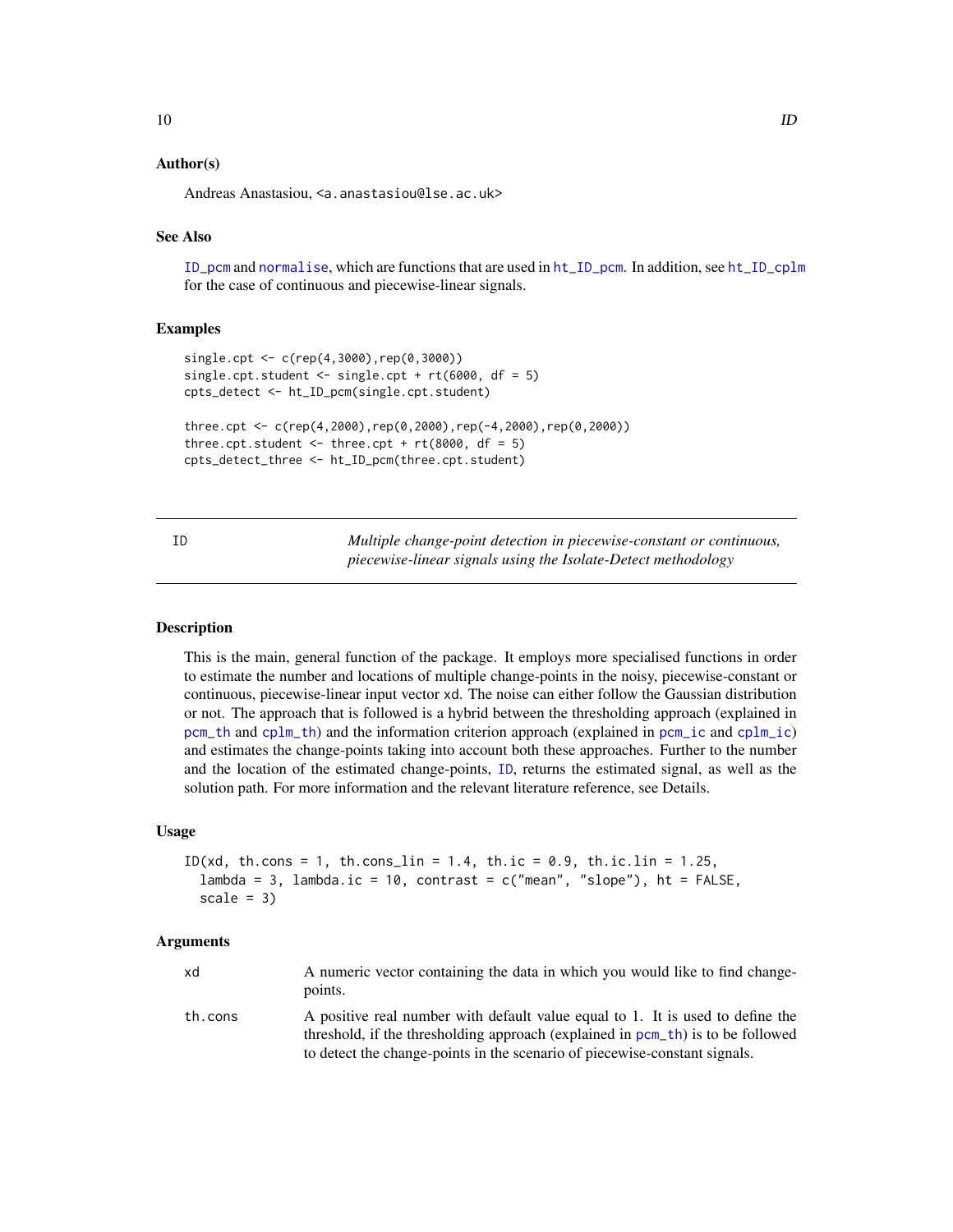<span id="page-10-0"></span>

| th.cons lin | A positive real number with default value equal to 1.4. It is used to define the            |
|-------------|---------------------------------------------------------------------------------------------|
|             | threshold, if the thresholding approach (explained in $\text{cplm\_th}$ ) is to be followed |
|             | to detect the change-points in the scenario of continuous, piecewise-linear sig-            |
|             | nals.                                                                                       |

- th.ic A positive real number with default value equal to 0.9. It is useful only if the model selection based Isolate-Detect method (described in [pcm\\_ic](#page-17-1)) is to be followed for the scenario of piecewise-constant signals. It is used to define the threshold value that will be used at the first step (change-point overestimation) of the model selection approach.
- th.ic.lin A positive real number with default value equal to 1.25. It is useful only if the model selection based Isolate-Detect method (described in [cplm\\_ic](#page-1-1)) is to be followed for the scenario of continuous, piecewise-linear signals. It is used to define the threshold value that will be used at the first step (change-point overestimation) of the model selection approach.
- lambda A positive integer with default value equal to 3. It is used only when the threshold based approach is to be followed and it defines the distance between two consecutive end- or start-points of the right- or left-expanding intervals, respectively.
- lambda.ic A positive integer with default value equal to 10. It is used only when the information criterion based approach is to be followed and it defines the distance between two consecutive end- or start-points of the right- or left-expanding intervals, respectively.
- contrast A character string, which defines the type of the contrast function to be used in the Isolate-Detect algorithm. If contrast  $=$  ''mean'', then the algorithm looks for changes in a piecewise-constant signal. If contrast = 'slope'', then the algorithm looks for changes in a continuous, piecewise-linear signal.
- ht A logical variable with default value equal to FALSE. If FALSE, the noise is assumed to follow the Gaussian distribution. If TRUE, then the noise is assumed to follow a distribution that has tails heavier than those of the Gaussian distribution.
- scale A positive integer number with default value equal to 3. It is used to define the way we pre-average the given data sequence only if  $ht = TRUE$ . See the Details in [ht\\_ID\\_pcm](#page-7-1) for more information on how we pre-average.

# Details

The data points provided in xd are assumed to follow

$$
X_t = f_t + \sigma \epsilon_t; t = 1, 2, ..., T,
$$

where T is the total length of the data sequence,  $X_t$  are the observed data,  $f_t$  is a one-dimensional, deterministic signal with abrupt structural changes at certain points, and  $\epsilon_t$  are independent and identically distributed random variables with mean zero and variance one. In this function, the following scenarios for  $f_t$  are implemented.

• Piecewise-constant signal with Gaussian noise.

Use contrast =  $\degree$ mean'' and ht = FALSE here.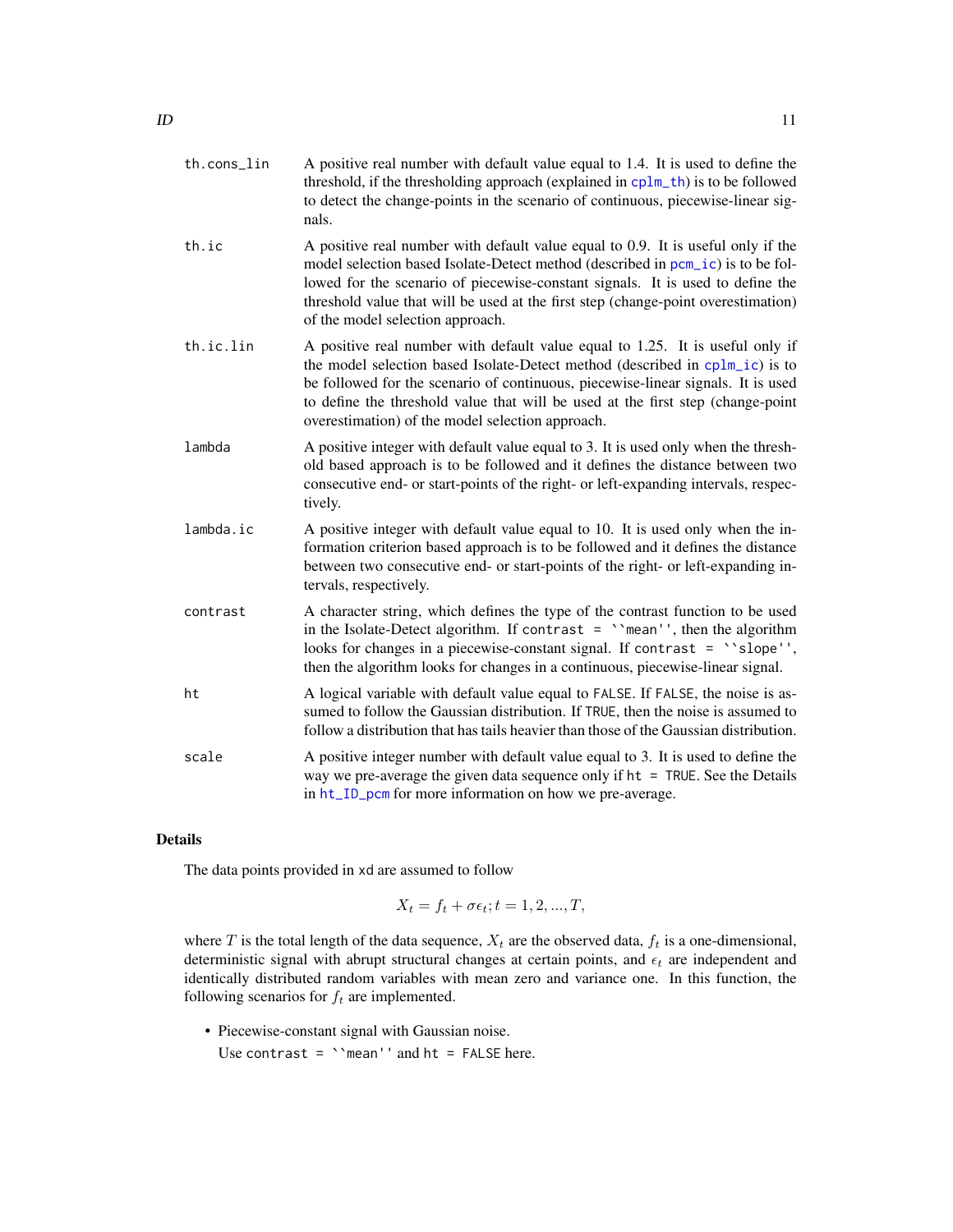- <span id="page-11-0"></span>• Piecewise-constant signal with heavy-tailed noise. Use contrast =  $\degree$ mean'' and ht = TRUE here.
- Continuous, piecewise-linear signal with Gaussian noise. Use contrast =  $\iota$ slope'' and ht = FALSE here.
- Continuous, piecewise-linear signal with heavy-tailed noise. Use contrast =  $\degree$ slope'' and ht = TRUE here.

In the case where ht = FALSE: the function firstly detects the change-points using [win\\_pcm\\_th](#page-25-1) (for the case of piecewise-constant signal) or [win\\_cplm\\_th](#page-24-1) (for the case of continuous, piecewise-linear signal). If the estimated number of change-points is greater than 100, then the result is returned and we stop. Otherwise, [ID](#page-9-1) proceeds to detect the change-points using [pcm\\_ic](#page-17-1) (for the case of piecewise-constant signal) or [cplm\\_ic](#page-1-1) (for the case of continuous, piecewise-linear signal) and this is what is returned.

In the case where  $ht = TRUE$ : First we pre-average the given data sequence using [normalise](#page-16-1) and then, on the obtained data sequence, we follow exactly the same procedure as the one when ht = FALSE above.

More details can be found in "Detecting multiple generalized change-points by isolating single ones", Anastasiou and Fryzlewicz (2018), preprint.

# Value

A list with the following components:

| $\mathsf{cpt}$ | A vector with the detected change-points.   |
|----------------|---------------------------------------------|
| no_cpt         | The number of change-points detected.       |
| fit            | A numeric vector with the estimated signal. |
| solution_path  | A vector containing the solution path.      |

# Author(s)

Andreas Anastasiou, <a.anastasiou@lse.ac.uk>

# See Also

[ID\\_pcm](#page-14-1), [ID\\_cplm](#page-12-1), [ht\\_ID\\_pcm](#page-7-1), and [ht\\_ID\\_cplm](#page-6-1), which are the functions that are employed in [ID](#page-9-1), depending on which scenario is imposed by the input arguments.

#### Examples

```
single.cpt.mean <- c(rep(4,3000),rep(0,3000))
single.cpt.mean.normal <- single.cpt.mean + rnorm(6000)
single.cpt.mean.student <- single.cpt.mean + rt(6000, df = 5)
cpt.single.mean.normal <- ID(single.cpt.mean.normal)
cpt.single.mean.student <- ID(single.cpt.mean.student, ht = TRUE)
single.cpt.slope <- c(seq(0, 1999, 1), seq(1998, -1, -1))
single.cpt.slope.normal <- single.cpt.slope + rnorm(4000)
single.cpt.slope.student <- single.cpt.slope + rt(4000, df = 5)
```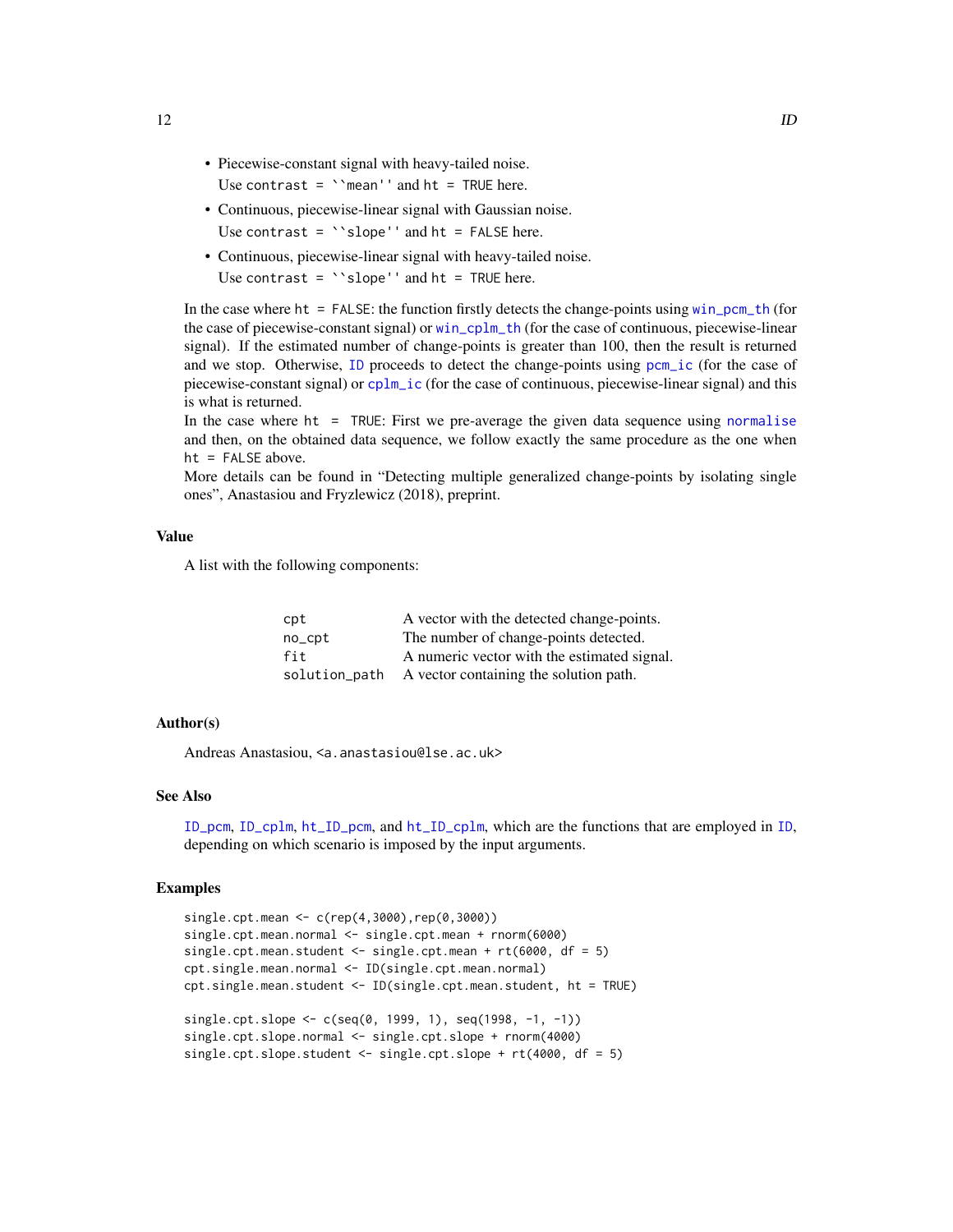#### <span id="page-12-0"></span>IDetect 13

```
cpt.single.slope.normal <- ID(single.cpt.slope.normal, contrast = "slope")
cpt.single.slope.student <- ID(single.cpt.slope.student, contrast = "slope", ht = TRUE)
```
IDetect *IDetect: Multiple generalised change-point detection using the Isolate-Detect methodology*

# Description

The IDetect package implements the Isolate-Detect methodology for multiple generalised changepoint detection, or sequence segmentation, in one-dimensional data following the "deterministic signal + noise" model. The different structures that are implemented are: piecewise-constant signal with Gaussian noise, piecewise-constant signal with heavy tailed noise, piecewise-linear and continuous signal with Gaussian noise, and piecewise-linear and continuous signal with heavy-tailed noise. The main routine of the package is [ID](#page-9-1).

# Author(s)

Andreas Anastasiou, <a.anastasiou@lse.ac.uk>, Piotr Fryzlewicz, <p.fryzlewicz@lse.ac.uk>

# References

"Detecting multiple generalized change-points by isolating single ones", Anastasiou and Fryzlewicz (2018), preprint.

# See Also

[ID](#page-9-1), [ID\\_pcm](#page-14-1), [ID\\_cplm](#page-12-1), [ht\\_ID\\_pcm](#page-7-1), and [ht\\_ID\\_cplm](#page-6-1).

# Examples

#See Examples for ID.

<span id="page-12-1"></span>ID\_cplm *Multiple change-point detection for a continuous, piecewise-linear signal using the Isolate-Detect methodology*

#### **Description**

This function estimates the number and locations of multiple change-points in the noisy, continuous and piecewise-linear input vector x, using the Isolate-Detect methodology. The noise follows the normal distribution. The estimated signal, as well as the solution path defined in [sol\\_path\\_cplm](#page-21-1) are also given. The function is a hybrid between the thresholding approach of  $win\_cplm_th$  and the information criterion approach of  $cplm$  ic and estimates the change-points taking into account both these approaches (see Details for more information and the relevant literature reference).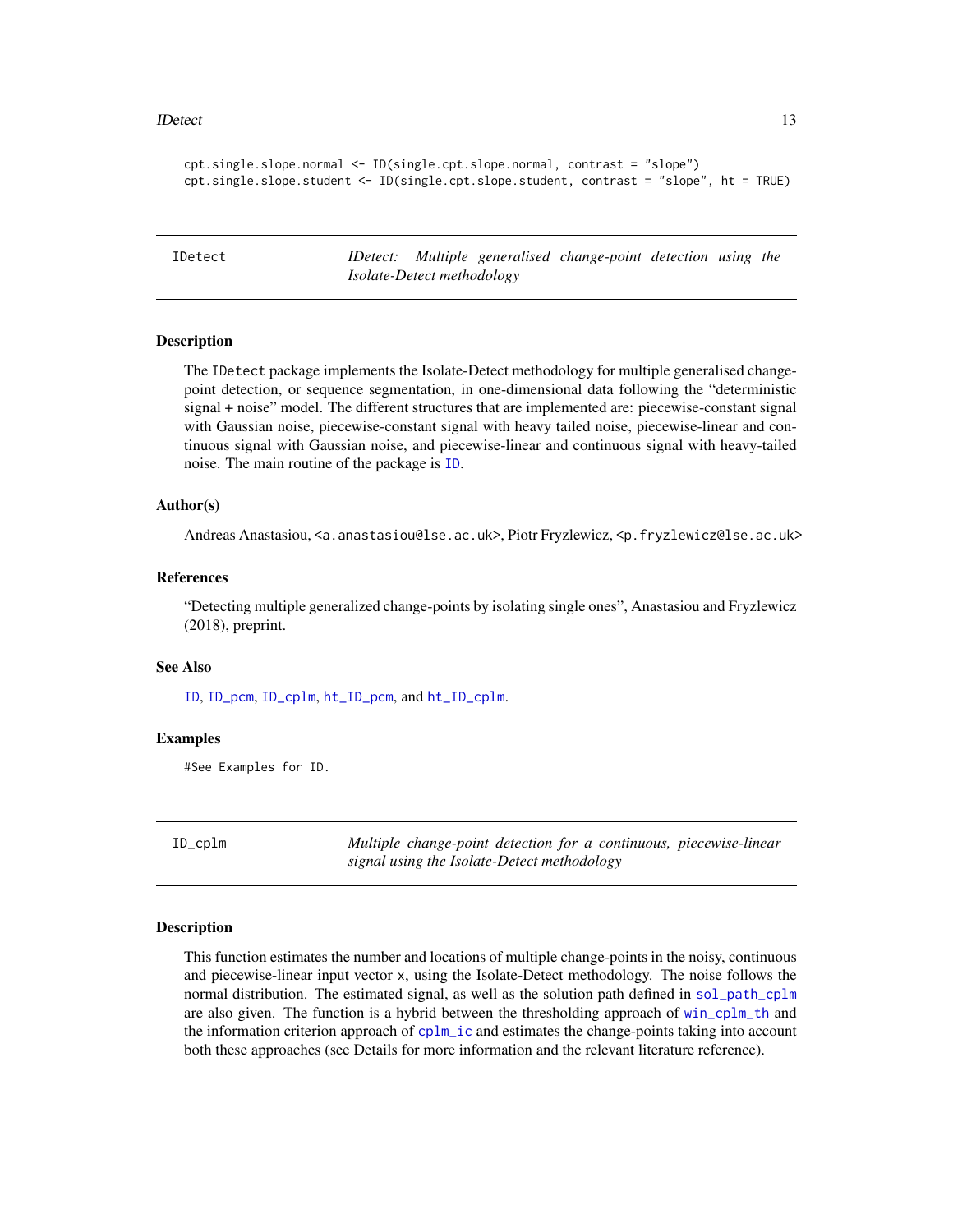# <span id="page-13-0"></span>Usage

 $ID_cplm(x, thr_id = 1.4, th\_ic_id = 1.25, pointsth = 3, pointsic = 10)$ 

#### Arguments

| X            | A numeric vector containing the data in which you would like to find change-<br>points.                                                                                                                                                                                                                                       |
|--------------|-------------------------------------------------------------------------------------------------------------------------------------------------------------------------------------------------------------------------------------------------------------------------------------------------------------------------------|
| thr_id       | A positive real number with default value equal to 1.4. It is used to define the<br>threshold, if the thresholding approach is to be followed; see cplm_th for more<br>details.                                                                                                                                               |
| $th\_ic\_id$ | A positive real number with default value equal to 1.25. It is useful only if the<br>model selection based Isolate-Detect method is to be followed and it is used<br>to define the threshold value that will be used at the first step (change-point<br>overestimation) of the model selection approach described in cplm_ic. |
| pointsth     | A positive integer with default value equal to 3. It is used only when the thresh-<br>old based approach is to be followed and it defines the distance between two<br>consecutive end- or start-points of the right- or left-expanding intervals, respec-<br>tively.                                                          |
| pointsic     | A positive integer with default value equal to 10. It is used only when the in-<br>formation criterion based approach is to be followed and it defines the distance<br>between two consecutive end- or start-points of the right- or left-expanding in-<br>tervals, respectively.                                             |

# Details

Firstly, this function detects the change-points using [win\\_cplm\\_th](#page-24-1). If the estimated number of change-points is larger than 100, then the result is returned and we stop. Otherwise, [ID\\_cplm](#page-12-1) proceeds to detect the change-points using [cplm\\_ic](#page-1-1) and this is what is returned. To sum up, [ID\\_cplm](#page-12-1) returns a result based on [cplm\\_ic](#page-1-1) if the estimated number of change-points is less than 100. Otherwise, the result comes from thresholding. More details can be found in "Detecting multiple generalized change-points by isolating single ones", Anastasiou and Fryzlewicz (2018), preprint.

# Value

A list with the following components:

| cpt    | A vector with the detected change-points.                               |
|--------|-------------------------------------------------------------------------|
| no_cpt | The number of change-points detected.                                   |
| fit    | A numeric vector with the estimated continuous piecewise-linear signal. |
|        | solution_path A vector containing the solution path.                    |

# Author(s)

Andreas Anastasiou, <a.anastasiou@lse.ac.uk>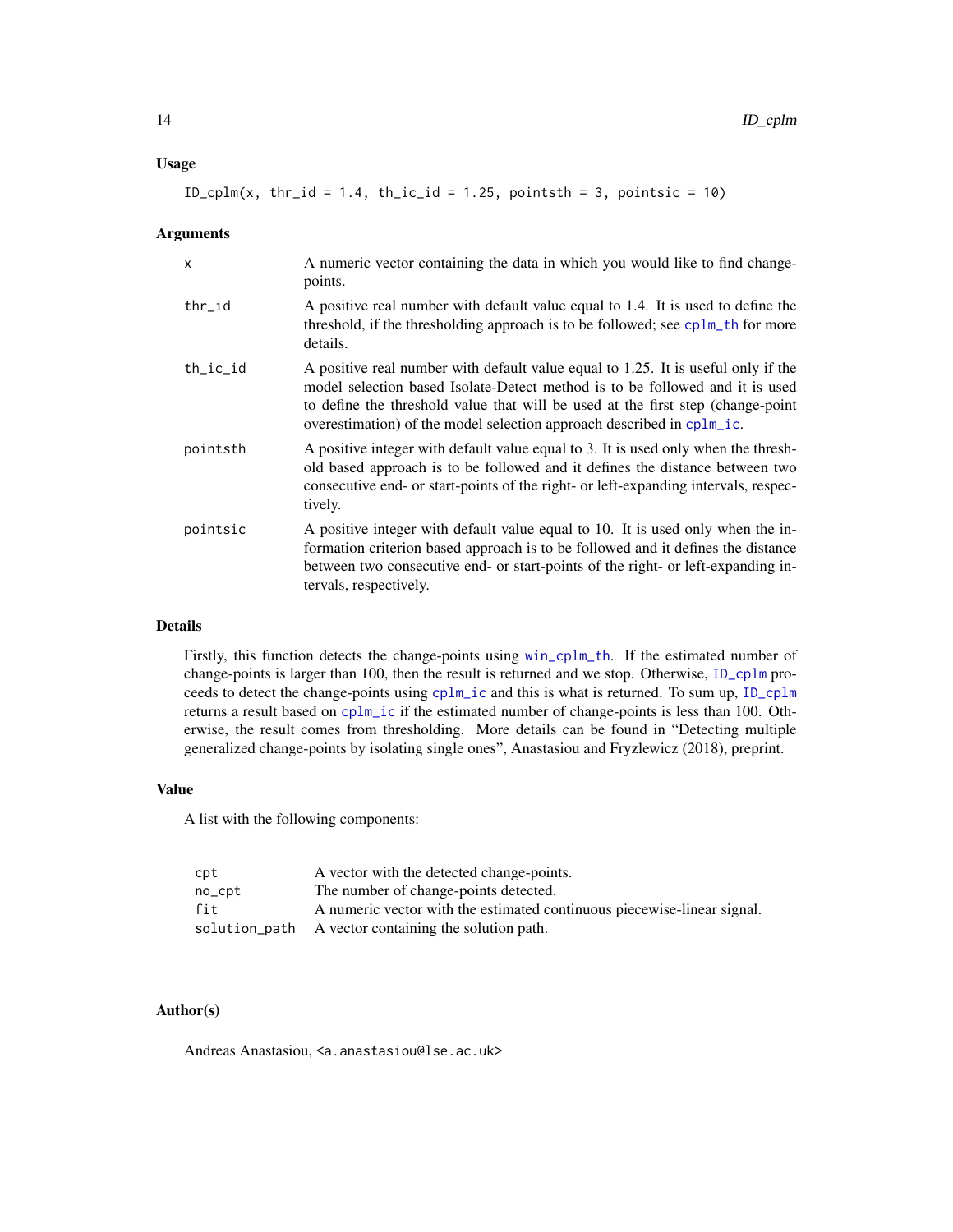#### <span id="page-14-0"></span>ID\_pcm 15

# See Also

[win\\_cplm\\_th](#page-24-1) and [cplm\\_ic](#page-1-1) which are the functions that [ID\\_cplm](#page-12-1) is based on. In addition, see [ID\\_pcm](#page-14-1) for the case of detecting changes in the mean of a piecewise-constant signal. The main function [ID](#page-9-1) of the package employs [ID\\_cplm](#page-12-1).

# Examples

```
single.cpt <- c(seq(0, 999, 1), seq(998.5, 499, -0.5))
single.cpt.noise <- single.cpt + rnorm(2000)
cpt.single <- ID_cplm(single.cpt.noise)
three.cpt <- c(seq(0, 499, 1), seq(498.5, 249, -0.5), seq(250,1249,2), seq(1248,749,-1))
three.cpt.noise <- three.cpt + rnorm(2000)
cpt.three <- ID_cplm(three.cpt.noise)
multi.cpt <- rep(c(seq(0,49,1), seq(48,0,-1)),20)
multi.cpt.noise <- multi.cpt + rnorm(1980)
cpt.multi <- ID_cplm(multi.cpt.noise)
```
<span id="page-14-1"></span>

| $ID\_pcm$ | Multiple change-point detection in the mean of a vector using the |  |  |  |  |
|-----------|-------------------------------------------------------------------|--|--|--|--|
|           | <i>Isolate-Detect methodology</i>                                 |  |  |  |  |

# Description

This function estimates the number and locations of multiple change-points in the mean of the noisy piecewise-constant input vector x, using the Isolate-Detect methodology. The noise is Gaussian. The estimated signal, as well as the solution path defined in [sol\\_path\\_pcm](#page-22-1) are also given. The function is a hybrid between the thresholding approach of [win\\_pcm\\_th](#page-25-1) and the information criterion approach of [pcm\\_ic](#page-17-1) and estimates the change-points taking into account both these approaches (see Details for more information and the relevant literature reference).

# Usage

```
ID_pcm(x, thr_id = 1, th_ic_id = 0.9, pointsth = 3, pointsic = 10)
```
# Arguments

| $\mathsf{x}$ | A numeric vector containing the data in which you would like to find change-<br>points.                                                                                                                                                                                                                                    |
|--------------|----------------------------------------------------------------------------------------------------------------------------------------------------------------------------------------------------------------------------------------------------------------------------------------------------------------------------|
| thr_id       | A positive real number with default value equal to 1. It is used to define the<br>threshold, if the thresholding approach is to be followed; see pcm_th for more<br>details.                                                                                                                                               |
| $th\_ic\_id$ | A positive real number with default value equal to 0.9. It is useful only if the<br>model selection based Isolate-Detect method is to be followed. It is used to<br>define the threshold value that will be used at the first step (change-point over-<br>estimation) of the model selection approach described in pcm_ic. |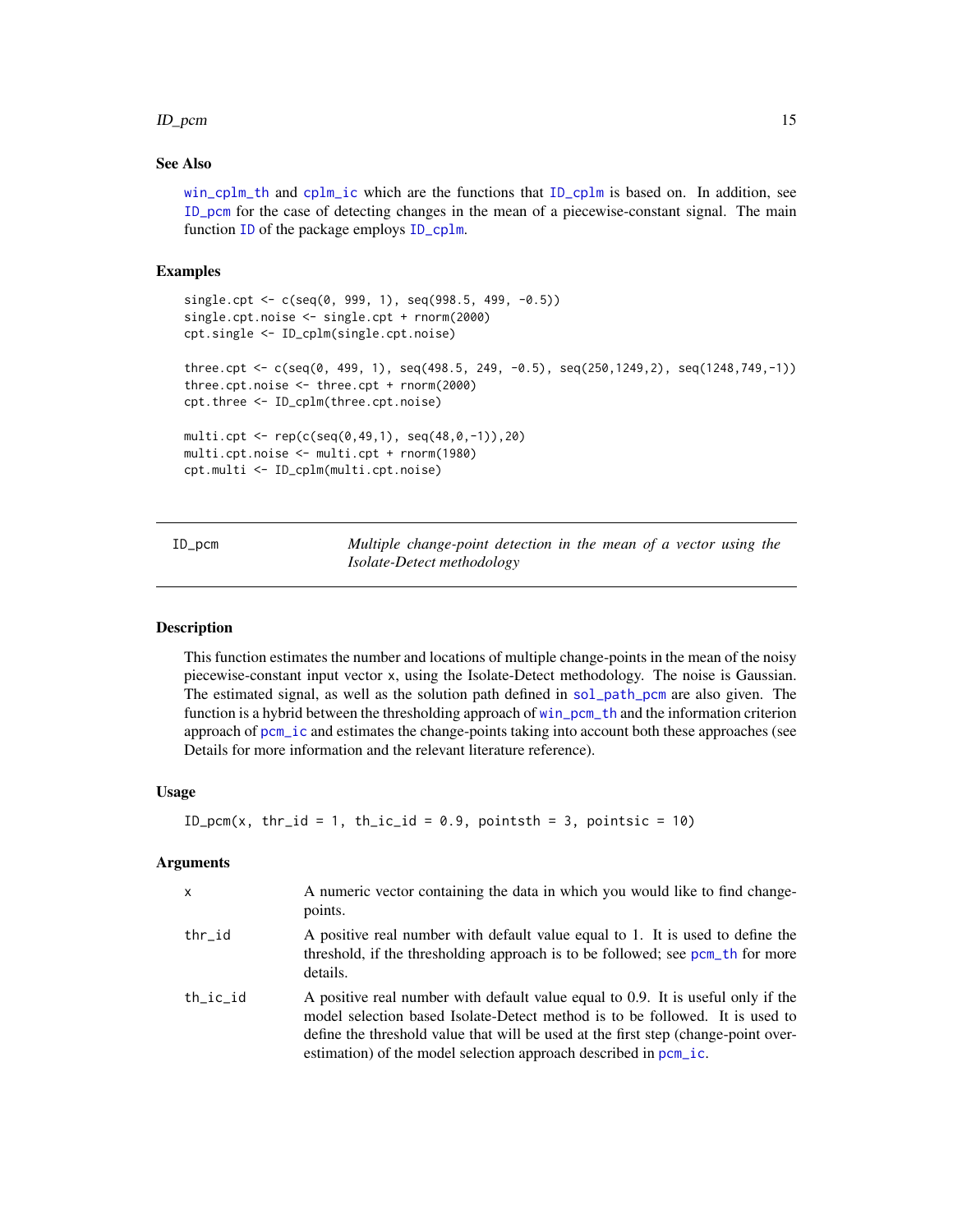<span id="page-15-0"></span>

| pointsth | A positive integer with default value equal to 3. It is used only when the thresh-<br>old based approach is to be followed and it defines the distance between two<br>consecutive end- or start-points of the right- or left-expanding intervals, respec-<br>tively.              |
|----------|-----------------------------------------------------------------------------------------------------------------------------------------------------------------------------------------------------------------------------------------------------------------------------------|
| pointsic | A positive integer with default value equal to 10. It is used only when the in-<br>formation criterion based approach is to be followed and it defines the distance<br>between two consecutive end- or start-points of the right- or left-expanding in-<br>tervals, respectively. |

# Details

Firstly, this function detects the change-points using [win\\_pcm\\_th](#page-25-1). If the estimated number of change-points is larger than 100, then the result is returned and we stop. Otherwise, [ID\\_pcm](#page-14-1) proceeds to detect the change-points using [pcm\\_ic](#page-17-1) and this is what is returned. To sum up, [ID\\_pcm](#page-14-1) returns a result based on [pcm\\_ic](#page-17-1) if the estimated number of change-points is less than 100. Otherwise, the result comes from thresholding. More details can be found in "Detecting multiple generalized change-points by isolating single ones", Anastasiou and Fryzlewicz (2018), preprint.

# Value

A list with the following components:

| cpt    | A vector with the detected change-points.                      |
|--------|----------------------------------------------------------------|
| no_cpt | The number of change-points detected.                          |
| fit    | A numeric vector with the estimated piecewise-constant signal. |
|        | solution_path A vector containing the solution path.           |

# Author(s)

Andreas Anastasiou, <a.anastasiou@lse.ac.uk>

# See Also

[win\\_pcm\\_th](#page-25-1) and [pcm\\_ic](#page-17-1) which are the functions that [ID\\_pcm](#page-14-1) is based on. In addition, see [ID\\_cplm](#page-12-1) for the case of detecting changes in a continuous, piecewise-linear signal. The main function [ID](#page-9-1) of the package employs [ID\\_pcm](#page-14-1).

# Examples

```
single.cpt <- c(rep(4,1000),rep(0,1000))
single.cpt.noise <- single.cpt + rnorm(2000)
cpts_detect <- ID_pcm(single.cpt.noise)
```

```
three.cpt <- c(rep(4,500),rep(0,500),rep(-4,500),rep(1,500))
three.cpt.noise <- three.cpt + rnorm(2000)
cpts_detect_three <- ID_pcm(three.cpt.noise)
```

```
multi.cpt <- rep(c(rep(0,50),rep(3,50)),20)
multi.cpt.noise <- multi.cpt + rnorm(2000)
```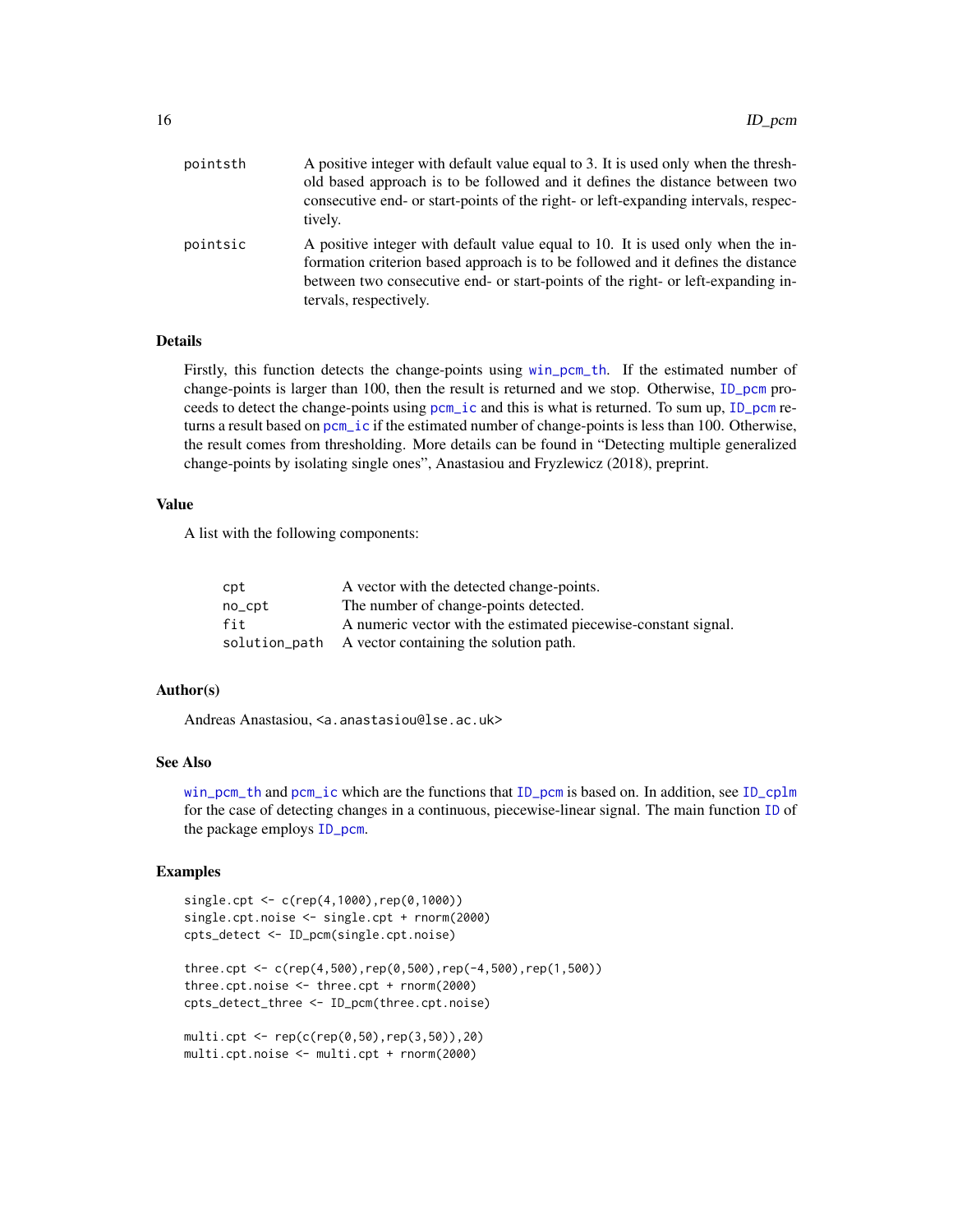#### <span id="page-16-0"></span>normalise the contract of the contract of the contract of the contract of the contract of the contract of the contract of the contract of the contract of the contract of the contract of the contract of the contract of the

cpts\_detect\_multi <- ID\_pcm(multi.cpt.noise)

<span id="page-16-1"></span>normalise *Transform the noise to be closer to the Gaussian distribution*

# Description

This function pre-processes the given data in order to obtain a noise structure that is closer to satisfying the Gaussianity assumption. See details for more information and for the relevant literature reference.

# Usage

normalise $(x, sc = 3)$ 

#### Arguments

|           | A numeric vector containing the data.                                             |
|-----------|-----------------------------------------------------------------------------------|
| <b>SC</b> | A positive integer number with default value equal to 3. It is used to define the |
|           | way we pre-average the given data sequence.                                       |

# Details

For a given natural number sc and data x of length T, let us denote by  $Q = [T / sc]$ . Then, [normalise](#page-16-1) calculates

$$
\tilde{x}_q = 1/sec \sum_{t=(q-1)*sc+1}^{q*sc} x_t,
$$

for  $q = 1, 2, ..., Q - 1$ , while

$$
\tilde{x}_Q = (T - (Q - 1) * sc)^{-1} \sum_{t = (Q - 1) * sc + 1}^{T} x_t.
$$

More details can be found in the preprint "Detecting multiple generalized change-points by isolating single ones", Anastasiou and Fryzlewicz (2018).

# Value

The "normalised" vector  $\tilde{x}$  of length  $Q$ , as explained in Details.

# Author(s)

Andreas Anastasiou, <a.anastasiou@lse.ac.uk>

# See Also

[ht\\_ID\\_pcm](#page-7-1) and [ht\\_ID\\_cplm](#page-6-1), which are functions that employ [normalise](#page-16-1).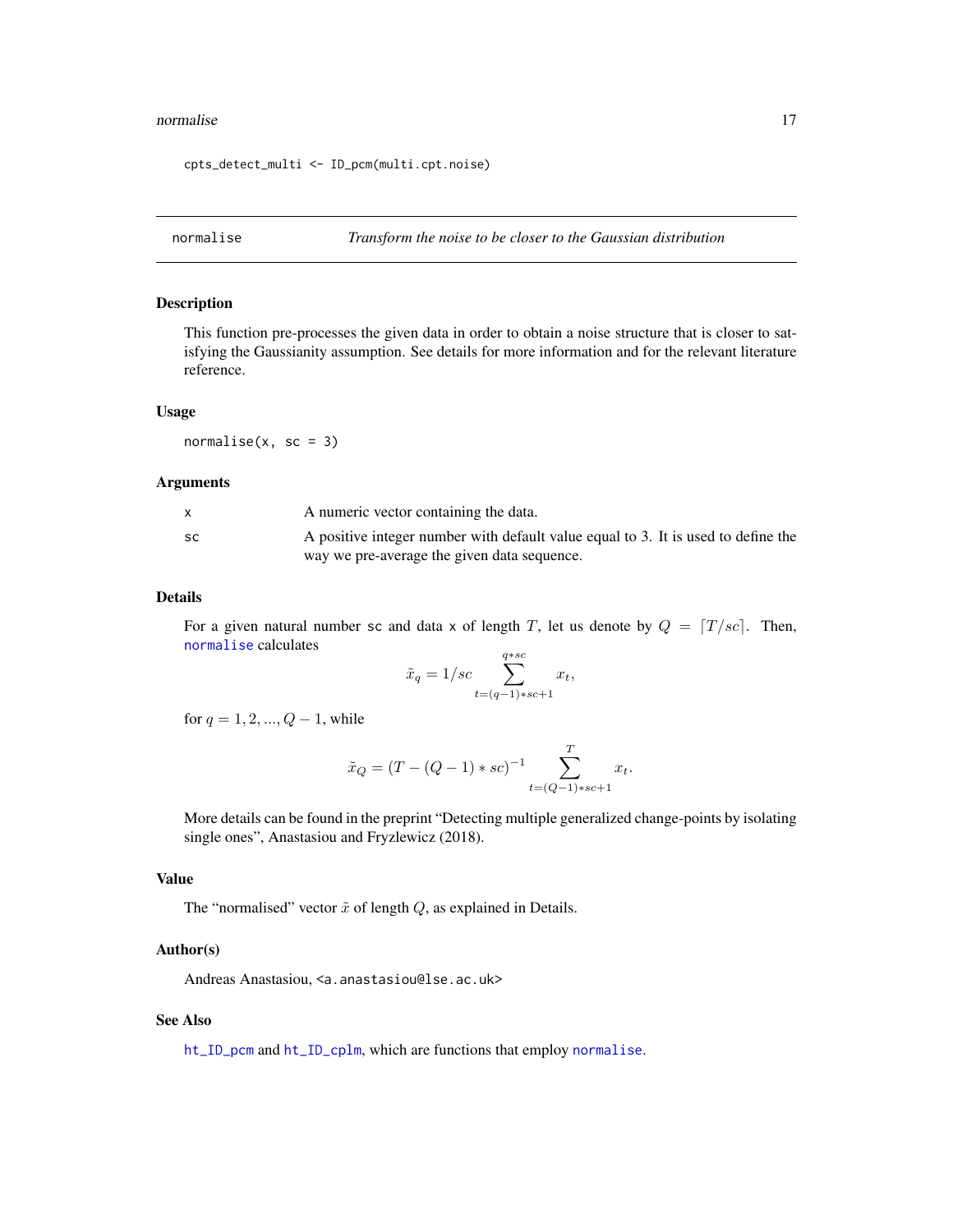### Examples

t5 <-  $rt(n = 10000, df = 5)$  $n5 < -$  normalise(t5, sc = 3)

<span id="page-17-1"></span>pcm\_ic *Multiple change-point detection in the mean via minimising an information criterion*

# Description

This function performs the Isolate-Detect methodology based on an information criterion approach, in order to detect multiple change-points in the mean of a noisy data sequence, with the noise following the Gaussian distribution. More information on how this approach works as well as the relevant literature reference are given in Details.

# Usage

```
pcm\_ic(x, th\_const = 0.9, Kmax = 200, penalty = c("ssic\_pen", "sic\_pen"),points = 10)
```
# Arguments

| $\mathsf{x}$ | A numeric vector containing the data in which you would like to find change-<br>points.                                                                                                                                          |
|--------------|----------------------------------------------------------------------------------------------------------------------------------------------------------------------------------------------------------------------------------|
| th_const     | A positive real number with default value equal to 0.9. It is used to define the<br>threshold value that will be used at the first step of the model selection based<br>Isolate-Detect method; see Details for more information. |
| Kmax         | A positive integer with default value equal to 200. It is the maximum allowed<br>number of estimated change-points in the solution path algorithm, described in<br>Details below.                                                |
| penalty      | A character vector with names of the penalty functions used.                                                                                                                                                                     |
| points       | A positive integer with default value equal to 10. It defines the distance between<br>two consecutive end- or start-points of the right- or left-expanding intervals,<br>respectively.                                           |

#### Details

The approach followed in [pcm\\_ic](#page-17-1) in order to detect the change-points is based on identifying the set of change-points that minimise an information criterion. At first, we employ [sol\\_path\\_pcm](#page-22-1), which overestimates the number of change-points using th\_const in order to define the threshold, and then sorts the obtained estimates in a way that the estimate, which is most likely to be correct appears first, whereas the least likely to be correct, appears last. Let  $J$  be the number of estimates that this overestimation approach returns. We will obtain a vector  $b = (b_1, b_2, ..., b_J)$ , with the estimates ordered as explained above. We define the collection  ${M_j}_{j=0,1,\dots,J}$ , where  $M_0$  is the empty set and  $M_j = \{b_1, b_2, ..., b_j\}$ . Among the collection of models  $M_j, j = 0, 1, ..., J$ , we select the one that minimises a predefined Information Criterion. The obtained set of change-points

<span id="page-17-0"></span>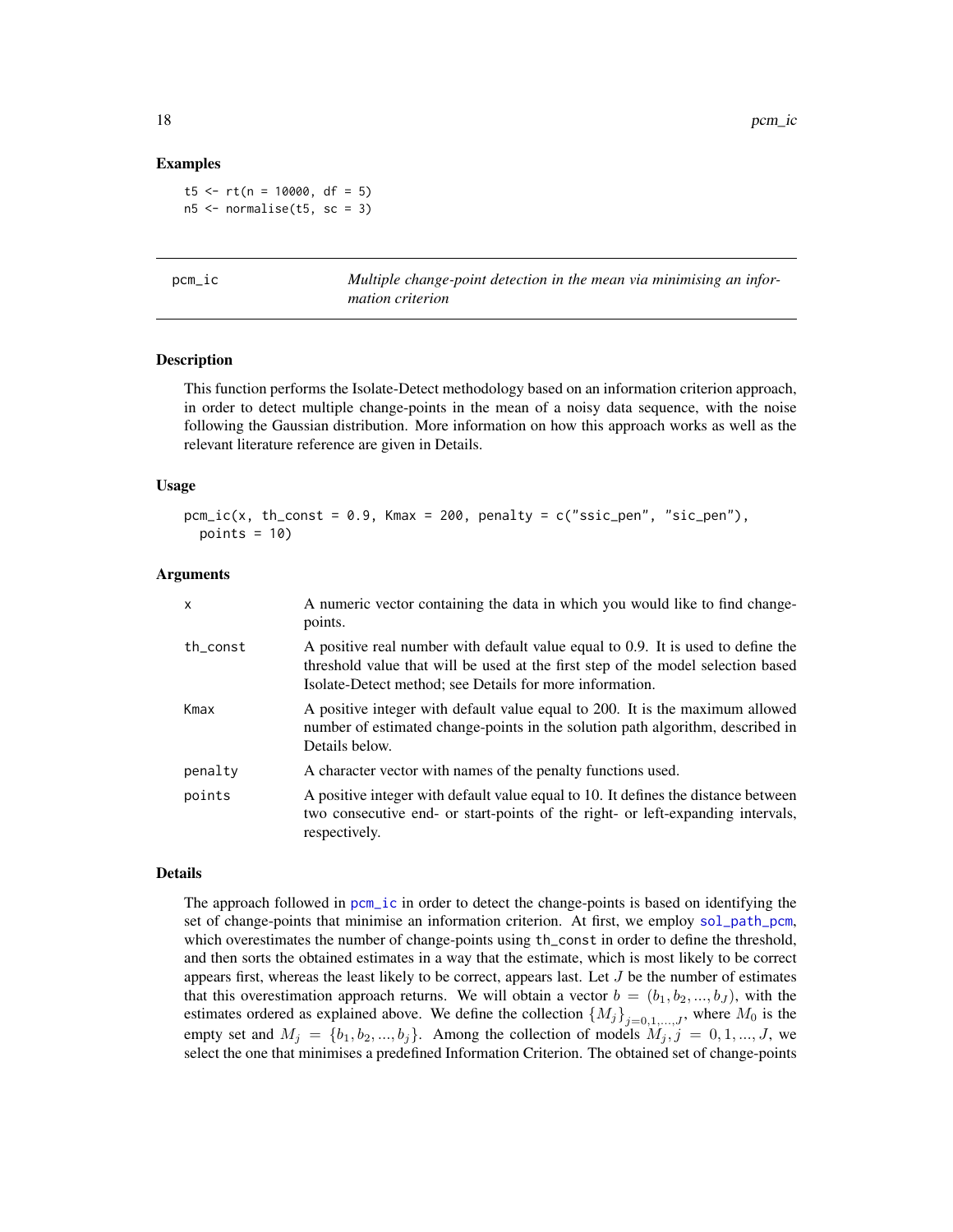#### <span id="page-18-0"></span> $pcm\_th$  19

is apparently a subset of the solution path given in [sol\\_path\\_pcm](#page-22-1). More details can be found in "Detecting multiple generalized change-points by isolating single ones", Anastasiou and Fryzlewicz (2018), preprint.

# Value

A list with the following components:

| sol_path           | A vector containing the solution path.                                            |
|--------------------|-----------------------------------------------------------------------------------|
| ic curve           | A list with values of the chosen information criteria.                            |
| $\textsf{cpt\_ic}$ | A list with the change-points detected for each information criterion considered. |
| no_cpt_ic          | The number of change-points detected for each information criterion considered.   |

# Author(s)

Andreas Anastasiou, <a.anastasiou@lse.ac.uk>

cpt.three.ic <- pcm\_ic(three.cpt.noise)

# See Also

[ID\\_pcm](#page-14-1) and [ID](#page-9-1), which employ this function. In addition, see [cplm\\_ic](#page-1-1) for the case of detecting changes in a continuous, piecewise-linear signal using the information criterion based approach.

# Examples

```
single.cpt <- c(rep(4,1000),rep(0,1000))
single.cpt.noise <- single.cpt + rnorm(2000)
cpt.single.ic <- pcm_ic(single.cpt.noise)
three.cpt <- c(rep(4,500),rep(0,500),rep(-4,500),rep(1,500))
three.cpt.noise <- three.cpt + rnorm(2000)
```
pcm\_th *Multiple change-point detection in the mean via thresholding*

## Description

This function performs the Isolate-Detect methodology (see Details for the relevant literature reference) with the thresholding-based stopping rule in order to detect multiple change-points in the mean of a noisy input vector x, with Gaussian noise. See Details for a brief explanation of the Isolate-Detect methodology, and of the thresholding-based stopping rule.

# Usage

```
pcm_th(x, sigma = stats::mad(diff(x)/sqrt(2)), thr_const = 1,
  thr_fin = sigma * thr_const * sqrt(2 * log(length(x))), s = 1,
  e = length(x), points = 3, k<sub>1</sub> = 1, k<sub>r</sub> = 1)
```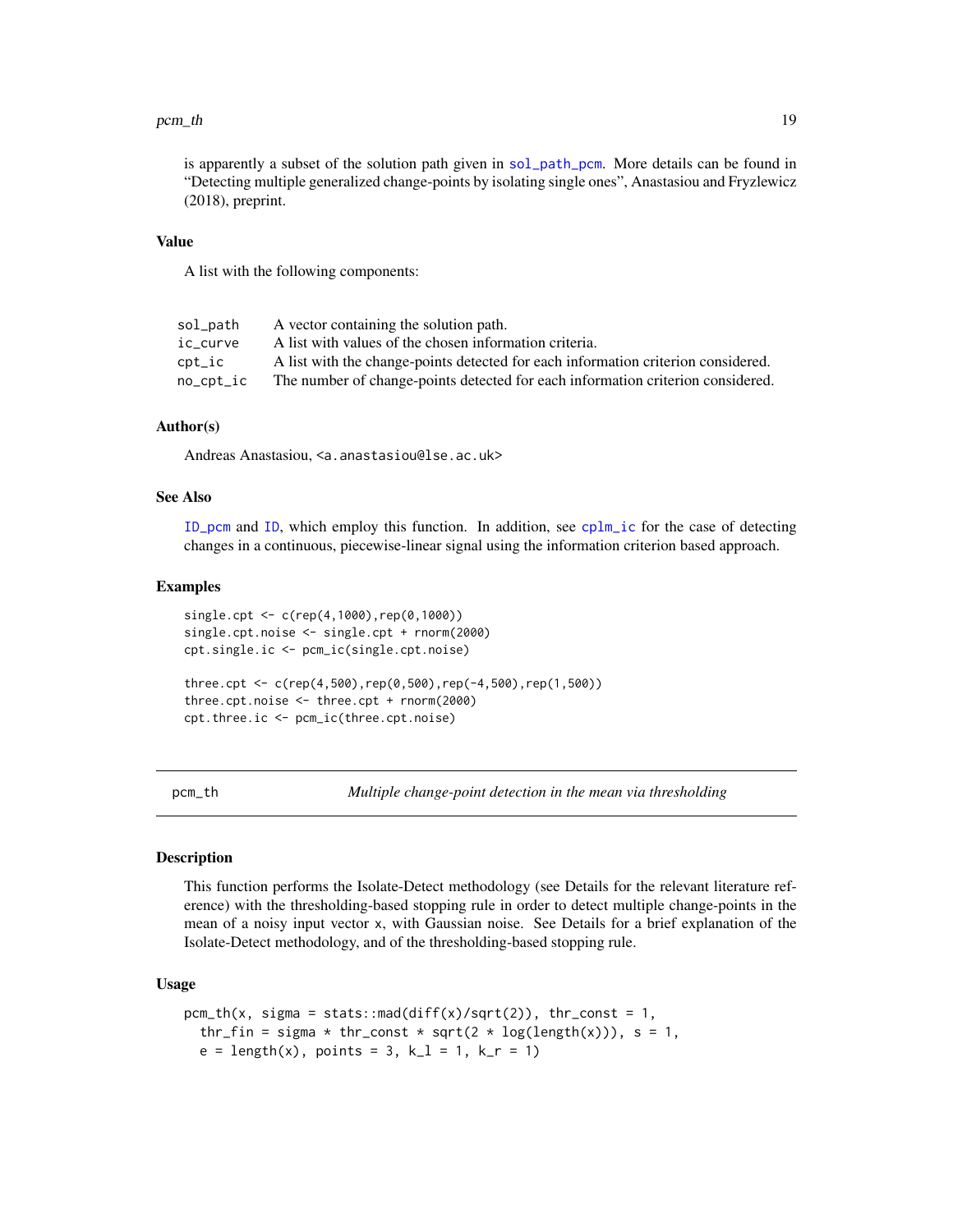# <span id="page-19-0"></span>Arguments

| $\mathsf{x}$ | A numeric vector containing the data in which you would like to find change-<br>points.                                                                                                                                                                                          |
|--------------|----------------------------------------------------------------------------------------------------------------------------------------------------------------------------------------------------------------------------------------------------------------------------------|
| sigma        | A positive real number. It is the estimate of the standard deviation of the noise<br>in x. The default value is the median absolute deviation of x computed under<br>the assumption that the noise is independent and identically distributed from the<br>Gaussian distribution. |
| thr_const    | A positive real number with default value equal to 1. It is used to define the<br>threshold; see thr_fin.                                                                                                                                                                        |
| $thr_f$ in   | With T the length of the data sequence, this is a positive real number with default<br>value equal to sigma $*$ thr_const $*$ sqrt(2 $*$ log(T)). It is the threshold,<br>which is used in the detection process.                                                                |
| s, e         | Positive integers with s less than e, which indicate that you want to check for<br>change-points in the data sequence with subscripts in [s, e]. The default values<br>are s equal to 1 and e equal to $T$ , with $T$ the length of the data sequence.                           |
| points       | A positive integer with default value equal to 3. It defines the distance between<br>two consecutive end- or start-points of the right- or left-expanding intervals,<br>respectively; see Details for more information.                                                          |
| $k_l, k_r$   | Positive integer numbers that get updated whenever the function calls itself dur-<br>ing the detection process. They are not essential for the function to work, and<br>we include them only to reduce the computational time.                                                   |

# Details

The change-point detection algorithm that is used in [pcm\\_th](#page-18-1) is the Isolate-Detect methodology described in "Detecting multiple generalized change-points by isolating single ones", Anastasiou and Fryzlewicz (2018), preprint. The concept is simple and is split into two stages; firstly, isolation of each of the true change-points in subintervals of the data domain, and secondly their detection. ID first creates two ordered sets of  $K = \lfloor T / \text{points} \rfloor$  right- and left-expanding intervals as follows. The  $j<sup>th</sup>$  right-expanding interval is  $R_j = [1, j \times \text{points}]$ , while the  $j<sup>th</sup>$  leftexpanding interval is  $L_j = [T - j \times \text{points} + 1, T]$ . We collect these intervals in the ordered set  $S_{RL} = \{R_1, L_1, R_2, L_2, ..., R_K, L_K\}$ . For a suitably chosen contrast function, ID first identifies the point with the maximum contrast value in  $R_1$ . If its value exceeds a certain threshold, then it is taken as a change-point. If not, then the process tests the next interval in  $S_{RL}$  and repeats the above process. Upon detection, the algorithm makes a new start from estimated location.

# Value

A numeric vector with the detected change-points.

# Author(s)

Andreas Anastasiou, <a.anastasiou@lse.ac.uk>

# See Also

[win\\_pcm\\_th](#page-25-1), [ID\\_pcm](#page-14-1), and [ID](#page-9-1), which employ this function. In addition, see [cplm\\_th](#page-2-1) for the case of detecting changes in a continuous, piecewise-linear signal via thresholding.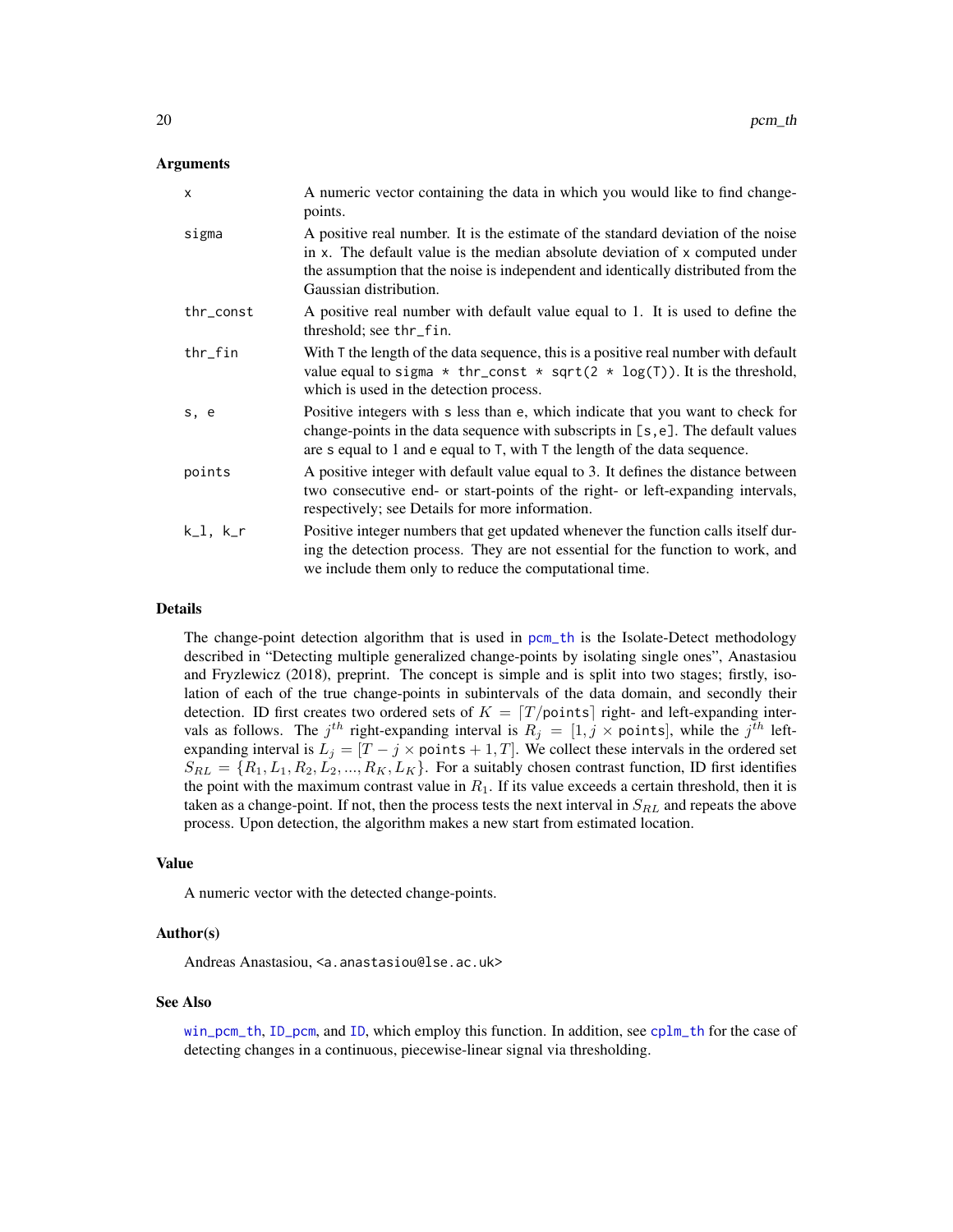#### <span id="page-20-0"></span>resid\_ID 21

# Examples

```
single.cpt <- c(rep(4,1000),rep(0,1000))
single.cpt.noise <- single.cpt + rnorm(2000)
cpt.single.th <- pcm_th(single.cpt.noise)
three.cpt <- c(rep(4,500),rep(0,500),rep(-4,500),rep(1,500))three.cpt.noise <- three.cpt + rnorm(2000)
cpt.three.th <- pcm_th(three.cpt.noise)
multi.cpt <- rep(c(rep(0,50),rep(3,50)),20)
multi.cpt.noise <- multi.cpt + rnorm(2000)
cpt.multi.th <- pcm_th(multi.cpt.noise)
```
resid\_ID *Calculate the residuals related to the estimated signal*

# Description

This function returns the difference between x and the estimated signal with change-points at cpt. The input in the argument type\_chg will indicate the type of changes in the signal.

# Usage

```
resid_ID(x, cpt, type_chg = c("mean", "slope"), type_res = c("raw",
  "standardised"))
```
#### Arguments

| $\mathsf{x}$ | A numeric vector containing the data.                                                                                                                                                                                                                                                                                                                                        |
|--------------|------------------------------------------------------------------------------------------------------------------------------------------------------------------------------------------------------------------------------------------------------------------------------------------------------------------------------------------------------------------------------|
| cpt          | A positive integer vector with the locations of the change-points. If missing, the<br>ID function is called internally to detect any change-points that might be present<br>$in x$ .                                                                                                                                                                                         |
| type_chg     | A character string, which defines the type of the detected change-points. If<br>$type_c$ hg = ''mean'', then the change-points represent the locations of changes<br>in the mean of a piecewise-constant signal. If type_chg = $\degree$ slope'', then the<br>change-points represent the locations of changes in the slope of a piecewise-<br>linear and continuous signal. |
| type_res     | A choice of ``raw'' and ``standardised'' residuals.                                                                                                                                                                                                                                                                                                                          |

# Value

If type\_res = ``raw'', the function returns the difference between the data and the estimated signal. If type\_res = ``standardised'', then the function returns the difference between the data and the estimated signal, divided by the estimated standard deviation.

# Author(s)

Andreas Anastasiou, <a.anastasiou@lse.ac.uk>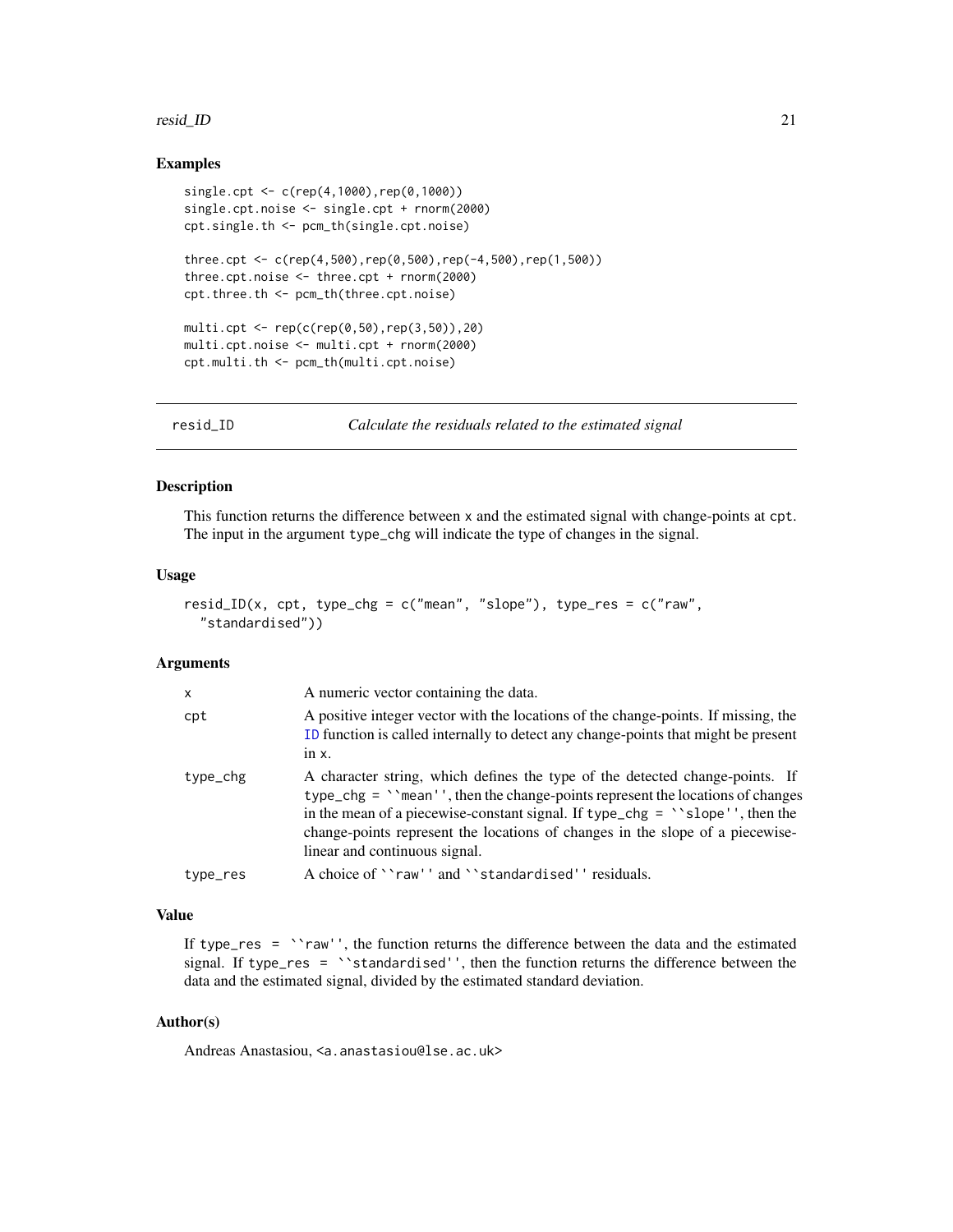# <span id="page-21-0"></span>Examples

```
single.cpt.pcm <- c(rep(4,1000),rep(0,1000))
single.cpt.pcm.noise <- single.cpt.pcm + rnorm(2000)
cpt_detect <- ID(single.cpt.pcm.noise, contrast = "mean")
residuals_cpt_raw <- resid_ID(single.cpt.pcm.noise, cpt = cpt_detect$cpt, type_chg = "mean",
type_res = "raw")
residuals_cpt_stand. <- resid_ID(single.cpt.pcm.noise, cpt = cpt_detect$cpt, type_chg = "mean",
type_res = "standardised")
plot(residuals_cpt_raw)
plot(residuals_cpt_stand.)
```
<span id="page-21-1"></span>sol\_path\_cplm *The solution path for the case of continuous piecewise-linear signals*

# Description

This function starts by over-estimating the number of true change-points. After that, following an approach based on the values of a suitable contrast function, it sorts the estimated change-points in a way that the estimation, which is most-likely to be correct appears first, whereas the least likely to be correct, appears last. The routine is typically not called directly by the user; it is employed in [cplm\\_ic](#page-1-1). For more details, see References.

# Usage

 $sol-path_cplm(x, thr_ic = 1.25, points = 3)$ 

# Arguments

| x         | A numeric vector containing the data in which you would like to find change-<br>points.                                                                                                                                                                                                                                                                                                                                                                                                                                                                |
|-----------|--------------------------------------------------------------------------------------------------------------------------------------------------------------------------------------------------------------------------------------------------------------------------------------------------------------------------------------------------------------------------------------------------------------------------------------------------------------------------------------------------------------------------------------------------------|
| $thr\_ic$ | A positive real number with default value equal to 1.25. It is used to define<br>the threshold. The change-points are estimated by thresholding with threshold<br>equal to sigma $*$ thr_ic $*$ sqrt(2 $*$ log(T)), where T is the length of the<br>data sequence x and sigma = $\text{mad}(diff(diff(x)))/6$ . Because, we would<br>like to overestimate the number of the true change-points in x, it is suggested to<br>keep thr_ic smaller than 1.4, which is the default value used as the threshold<br>constant in the function $win\_cplm_th$ . |
| points    | A positive integer with default value equal to 3. It defines the distance between<br>two consecutive end- or start-points of the right- or left-expanding intervals,<br>respectively.                                                                                                                                                                                                                                                                                                                                                                  |

# Value

The solution path for the case of continuous piecewise-linear signals.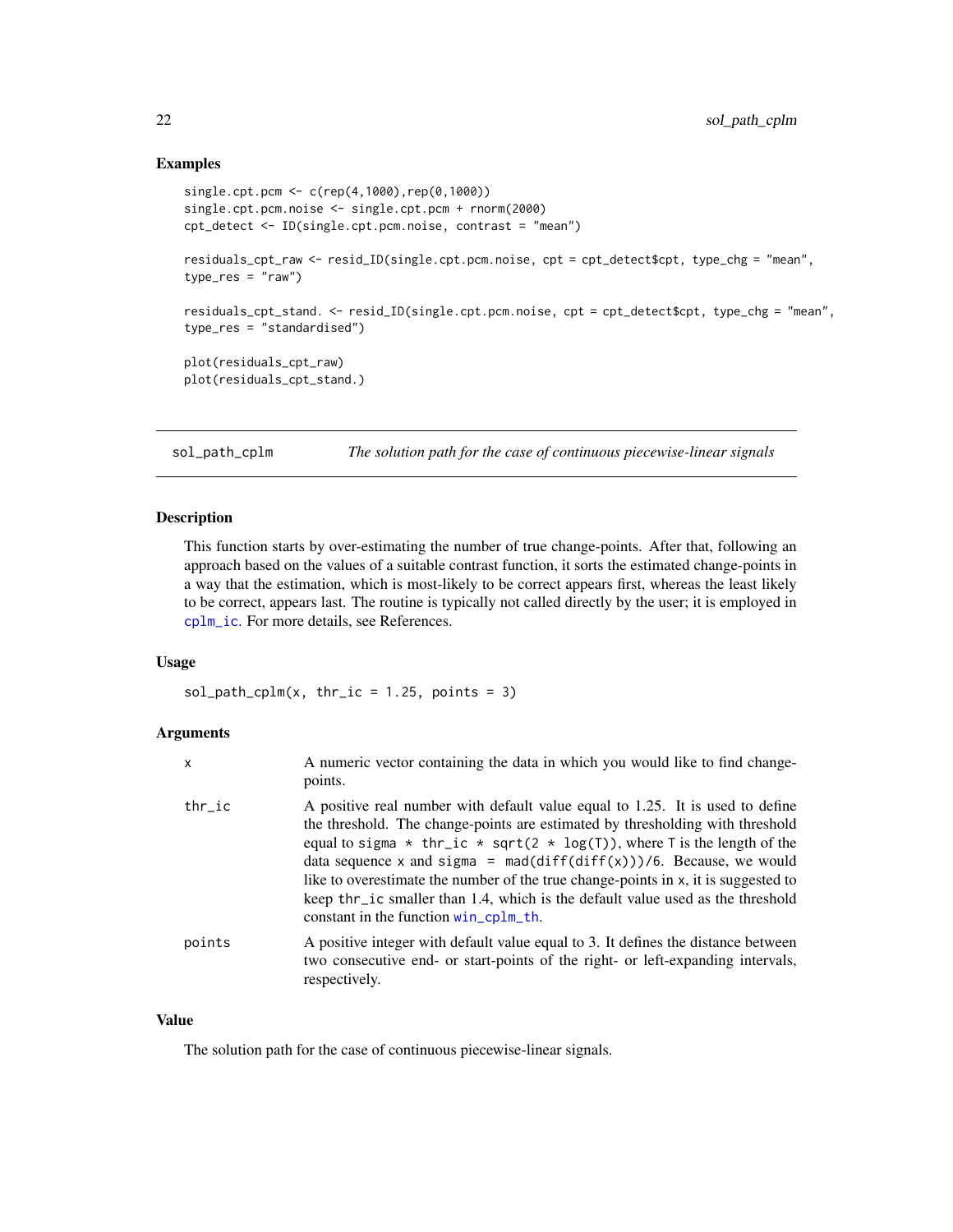# <span id="page-22-0"></span>Author(s)

Andreas Anastasiou, <a.anastasiou@lse.ac.uk>

#### References

Anastasiou, A. and Fryzlewicz, P. (2018). Detecting multiple generalized change-points by isolating single ones.

# Examples

```
three.cpt <- c(seq(0, 499, 1), seq(498.5, 249, -0.5), seq(250.5,999,1.5), seq(998,499,-1))
three.cpt.noise <- three.cpt + rnorm(2000)
solution.path <- sol_path_cplm(three.cpt.noise)
```
<span id="page-22-1"></span>

sol\_path\_pcm *The solution path for the case of piecewise-constant signals*

## Description

This function starts by overestimating the number of true change-points. After that, following a CUSUM-based approach, it sorts the estimated change-points in a way that the estimate, which is most-likely to be correct appears first, whereas the least likely to be correct, appears last. The routine is typically not called directly by the user; it is employed in pcm<sub>ri</sub>c. For more information, see References.

## Usage

sol\_path\_pcm(x, thr\_ic =  $0.9$ , points = 3)

# Arguments

| X         | A numeric vector containing the data in which you would like to find change-<br>points.                                                                                                                                                                                                                                                                                                                                                                                                                                             |
|-----------|-------------------------------------------------------------------------------------------------------------------------------------------------------------------------------------------------------------------------------------------------------------------------------------------------------------------------------------------------------------------------------------------------------------------------------------------------------------------------------------------------------------------------------------|
| $thr\_ic$ | A positive real number with default value equal to 0.9. It is used to define the<br>threshold. The change-points are estimated by thresholding with threshold equal<br>to sigma * thr_ic * sqrt(2 * log(T)), where T is the length of the data<br>sequence x and sigma = $\text{mad}(diff(x)/sqrt(2))$ . Because we would like<br>to overestimate the number of true change-points in x, it is suggested to keep<br>thr_ic smaller than 1, which is the default value used as the threshold constant<br>in the function $perm-th$ . |
| points    | A positive integer with default value equal to 3. It defines the distance between<br>two consecutive end- or start-points of the right- or left-expanding intervals,<br>respectively.                                                                                                                                                                                                                                                                                                                                               |

# Value

The solution path for the case of piecewise-constant signals.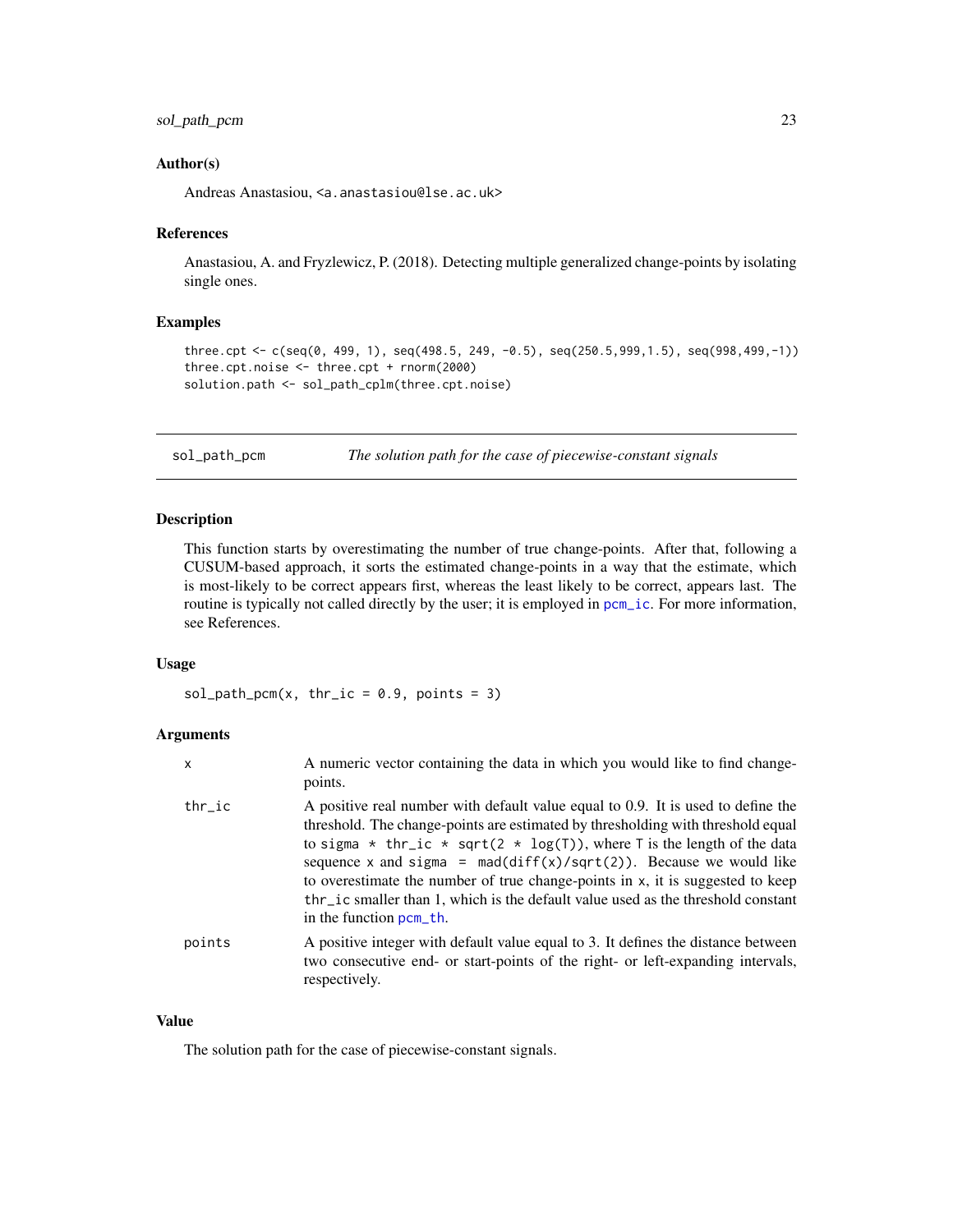# <span id="page-23-0"></span>Author(s)

Andreas Anastasiou, <a.anastasiou@lse.ac.uk>

# References

Anastasiou, A. and Fryzlewicz, P. (2018). Detecting multiple generalized change-points by isolating single ones.

# Examples

```
three.cpt <- c(rep(4,4000),rep(0,4000),rep(-4,4000),rep(1,4000))
three.cpt.noise <- three.cpt + rnorm(16000)
solution.path <- sol_path_pcm(three.cpt.noise)
```
s\_e\_points *Derives a subset of integers from a given set*

# Description

This function finds two subsets of integers in a given interval [s,e]. The routine is typically not called directly by the user; its result is used in order to construct the expanding intervals, where the Isolate-Detect method is going to be applied. For more details on how the Isolate-Detect methodology works, see References.

# Usage

s\_e\_points(r, l, s, e)

#### Arguments

| $\mathsf{r}$ | A positive integer vector containing the set, from which the end-points of the<br>expanding intervals are to be chosen.                     |
|--------------|---------------------------------------------------------------------------------------------------------------------------------------------|
| 1            | A positive integer vector containing the set, from which the start-points of the<br>expanding intervals are to be chosen.                   |
| <sub>S</sub> | A positive integer indicating the starting position, in the sense that we will<br>choose the elements from r and 1 that are greater than s. |
| e            | A positive integer indicating the finishing position, in the sense that we will<br>choose the elements from r and 1 that are less than e.   |

# Value

e\_points A vector containing the points that will be used as end-points, in order to create the leftexpanding intervals. It consists of the input e and all the elements in the input vector r that are in (s,e).

s\_points A vector containing the points that will be used as start-points, in order to create the left-expanding intervals. It consists of the input s and all the elements in the input vector l that are in  $(s, e)$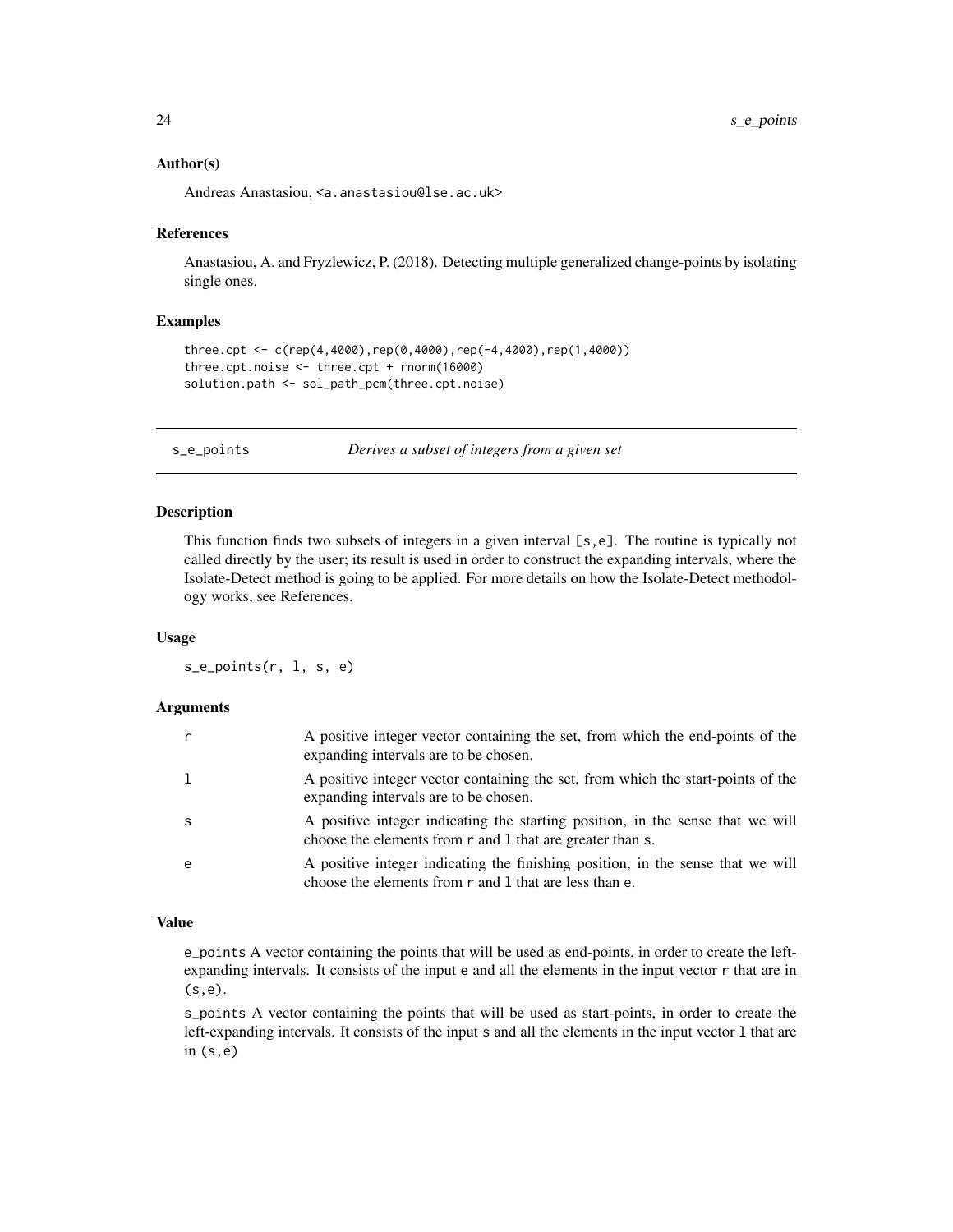# <span id="page-24-0"></span>win\_cplm\_th 25

# Author(s)

Andreas Anastasiou, <a.anastasiou@lse.ac.uk>

#### References

Anastasiou, A. and Fryzlewicz, P. (2018). Detecting multiple generalized change-points by isolating single ones.

# Examples

```
s_e-points(r = seq(10,1000,10), l = seq(991, 1, -10), s=435, e = 786)
s_e = \text{points}(r = \text{seq}(3, 100, 3), 1 = \text{seq}(98, 1, -3), s = 43, e = 86)
```
<span id="page-24-1"></span>win\_cplm\_th *A windows-based approach for multiple change-point detection in a continuous, piecewise-linear signal via thresholding*

# Description

This function performs the windows-based variant of the Isolate-Detect methodology with the thresholding-based stopping rule in order to detect multiple change-points in a continuous, piecewiselinear noisy data sequence, with the noise being Gaussian. It is particularly helpful for very long data sequences, as due to applying Isolate-Detect on moving windows, the computational time is reduced. See Details for a brief explanation of this approach and for the relevant literature reference.

#### Usage

```
win_cplm_th(xd, sigma = stats::mad(diff(diff(xd)))/sqrt(6), thr_con = 1.4,
 c_win = 3000, w_points = 3, l_win = 12000)
```
# **Arguments**

| xd      | A numeric vector containing the data in which you would like to find change-<br>points.                                                                                                                                                                                                                                                      |
|---------|----------------------------------------------------------------------------------------------------------------------------------------------------------------------------------------------------------------------------------------------------------------------------------------------------------------------------------------------|
| sigma   | A positive real number. It is the estimate of the standard deviation of the noise in<br>xd. The default value is mad(diff(diff(xd)))/sqrt(6), where mad(xd) de-<br>notes the median absolute deviation of xd computed under the assumption that<br>the noise is independent and identically distributed from the Gaussian distribu-<br>tion. |
| thr_con | A positive real number with default value equal to 1.4. It is used to define the<br>threshold. The change-points are estimated by thresholding with threshold equal<br>to sigma * thr_con * sqrt(2 * log(T)), where T is the length of the data<br>sequence xd.                                                                              |
| c_win   | A positive integer with default value equal to 3000. It is the length of each win-<br>dow for the data sequence in hand. Isolate-Detect will be applied in segments<br>of the form $[(i-1) * c_{\text{win}} + 1, i * c_{\text{win}}]$ , for $i = 1, 2, , K$ , where K<br>depends on the length $\top$ of the data sequence.                  |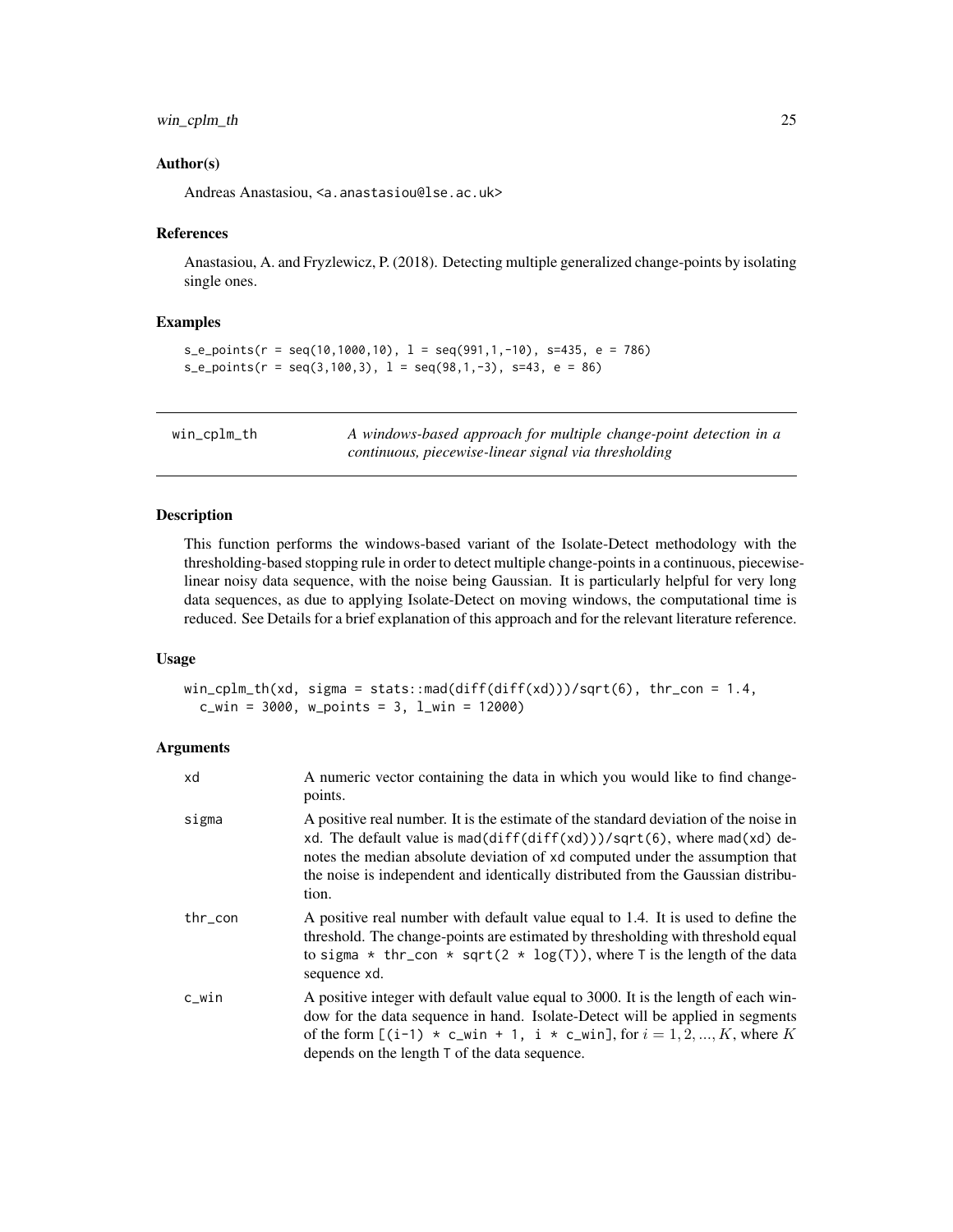<span id="page-25-0"></span>

| w_points | A positive integer with default value equal to 3. It defines the distance between<br>two consecutive end- or start-points of the right- or left-expanding intervals,<br>respectively.                                                                                                    |
|----------|------------------------------------------------------------------------------------------------------------------------------------------------------------------------------------------------------------------------------------------------------------------------------------------|
| l win    | A positive integer with default value equal to 12000. If the length of the data<br>sequence is less than or equal to 1_win, then the windows-based approach will<br>not be applied and the result will be obtained by the classical Isolate-Detect<br>methodology based on thresholding. |

# Details

The method that is implemented by this function is based on splitting the given data sequence uniformly into smaller parts (windows), to which Isolate-Detect, based on the thresholding stopping rule (see [cplm\\_th](#page-2-1)), is then applied.

# Value

A numeric vector with the detected change-points.

# Author(s)

Andreas Anastasiou, <a.anastasiou@lse.ac.uk>

#### See Also

[cplm\\_th](#page-2-1), which is the function that [win\\_cplm\\_th](#page-24-1) is based on. Also, see [ID\\_cplm](#page-12-1) and [ID](#page-9-1), which employ [win\\_cplm\\_th](#page-24-1). In addition, see [win\\_pcm\\_th](#page-25-1) for the case of detecting changes in a piecewiseconstant signal via thresholding.

# Examples

```
single.cpt <- c(seq(0, 999, 1), seq(998.5, 499, -0.5))
single.cpt.noise <- single.cpt + rnorm(2000)
cpt.single.th <- win_cplm_th(single.cpt.noise)
three.cpt <- c(seq(0, 3999, 1), seq(3998.5, 1999, -0.5), seq(2001,9999,2), seq(9998,5999,-1))
three.cpt.noise <- three.cpt + rnorm(16000)
cpt.three.th <- win_cplm_th(three.cpt.noise)
```
<span id="page-25-1"></span>win\_pcm\_th *A windows-based approach for multiple change-point detection in the mean via thresholding*

#### Description

This function performs the windows-based variant of the Isolate-Detect methodology with the thresholding-based stopping rule in order to detect multiple change-points in the mean of a noisy data sequence, with noise that is Gaussian. It is particularly helpful for very long data sequences, as due to applying Isolate-Detect on moving windows, the computational time is reduced. See Details for a brief explanation of this approach and for the relevant literature reference.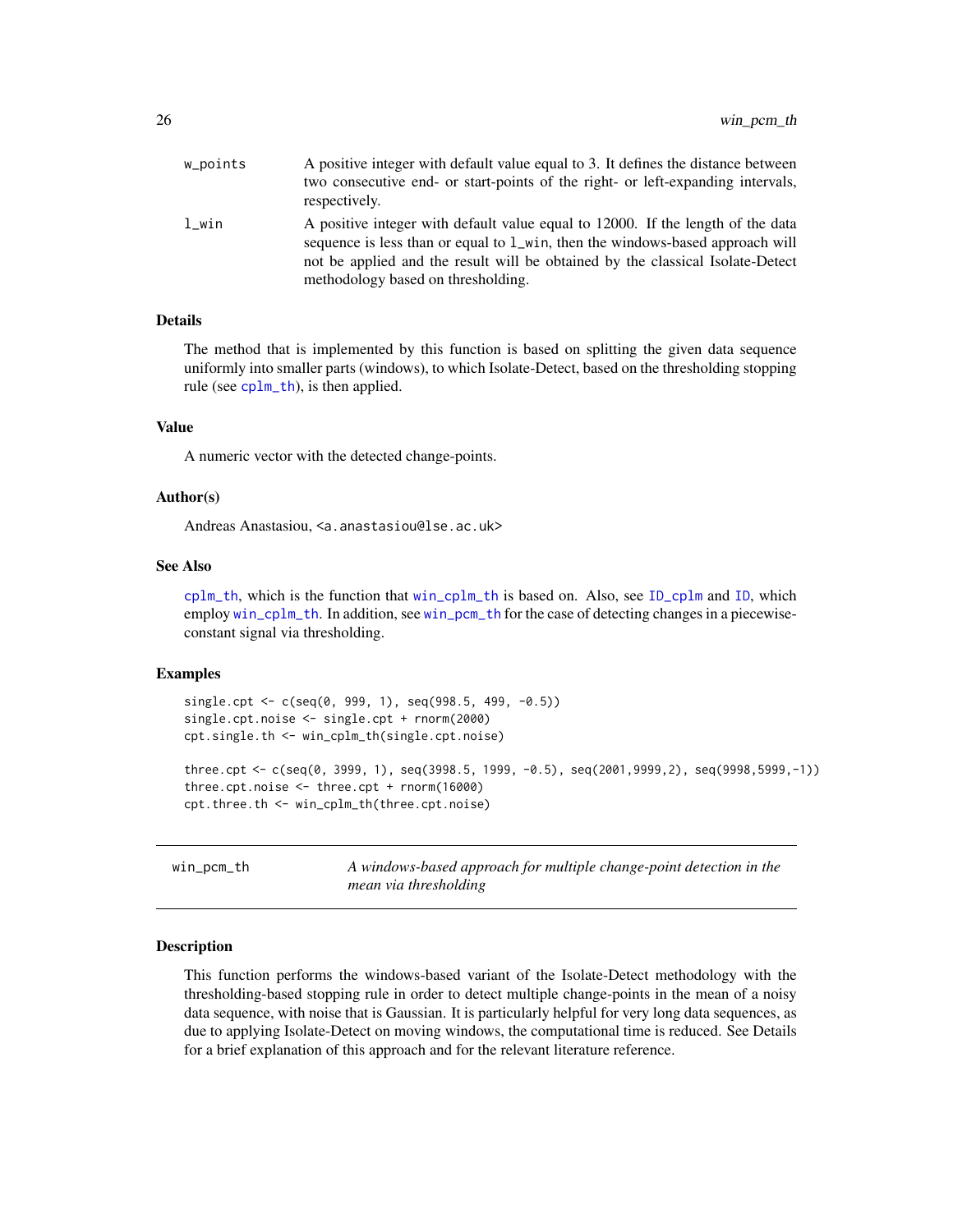# <span id="page-26-0"></span>win\_pcm\_th 27

# Usage

```
win_pcm_th(xd, sigma = stats::mad(diff(xd)/sqrt(2)), thr_con = 1,
 c_win = 3000, w_points = 3, l_win = 12000)
```
# Arguments

| xd       | A numeric vector containing the data in which you would like to find change-<br>points.                                                                                                                                                                                                                                |
|----------|------------------------------------------------------------------------------------------------------------------------------------------------------------------------------------------------------------------------------------------------------------------------------------------------------------------------|
| sigma    | A positive real number. It is the estimate of the standard deviation of the noise<br>in xd. The default value is the median absolute deviation of xd computed under<br>the assumption that the noise is independent and identically distributed from the<br>Gaussian distribution.                                     |
| thr_con  | A positive real number with default value equal to 1. It is used to define the<br>threshold, which is equal to sigma $*$ thr_con $*$ sqrt(2 $*$ log(T)), where T<br>is the length of the data sequence xd.                                                                                                             |
| c_win    | A positive integer with default value equal to 3000. It is the length of each win-<br>dow for the data sequence in hand. Isolate-Detect will be applied in segments<br>of the form $[(i-1) * c_{\text{win}} + 1, i * c_{\text{win}}]$ , for $i = 1, 2, , K$ , where K<br>depends on the length T of the data sequence. |
| w_points | A positive integer with default value equal to 3. It defines the distance between<br>two consecutive end- or start-points of the right- or left-expanding intervals,<br>respectively.                                                                                                                                  |
| l_win    | A positive integer with default value equal to 12000. If the length of the data<br>sequence is less than or equal to 1_win, then the windows-based approach will<br>not be applied and the result will be obtained by the classical Isolate-Detect<br>methodology based on thresholding.                               |

# Details

The method that is implemented by this function is based on splitting the given data sequence uniformly into smaller parts (windows), to which Isolate-Detect, based on the threshold stopping rule (see [pcm\\_th](#page-18-1)), is then applied. An idea of the computational improvement that this structure offers over the classical Isolate-Detect in the case of large data sequences is given in the supplement of "Detecting multiple generalized change-points by isolating single ones", Anastasiou and Fryzlewicz (2018), preprint.

# Value

A numeric vector with the detected change-points.

# Author(s)

Andreas Anastasiou, <a.anastasiou@lse.ac.uk>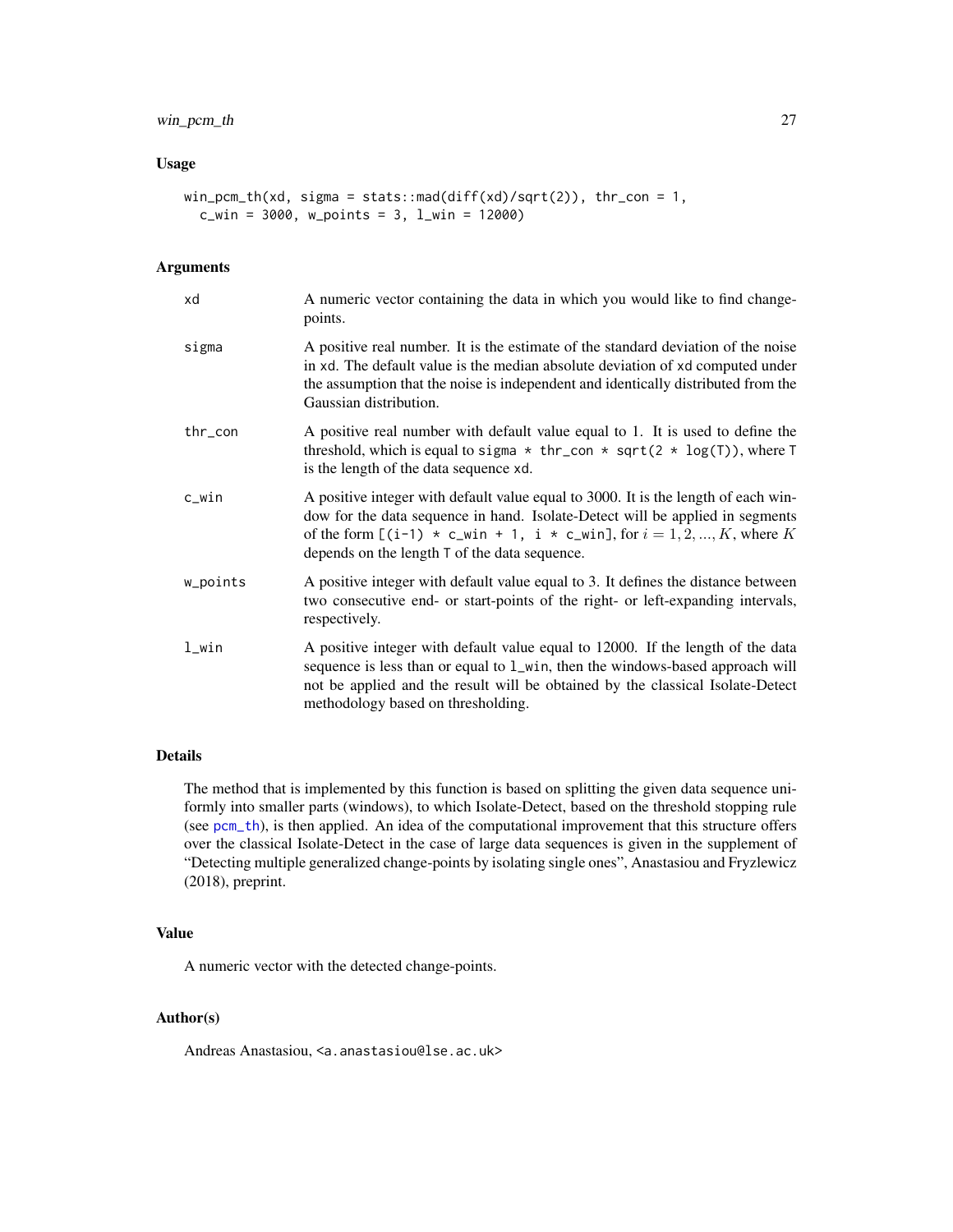# <span id="page-27-0"></span>See Also

[pcm\\_th](#page-18-1), which is the function that [win\\_pcm\\_th](#page-25-1) is based on. Also, see [ID\\_pcm](#page-14-1) and [ID](#page-9-1), which employ [win\\_pcm\\_th](#page-25-1). In addition, see [win\\_cplm\\_th](#page-24-1) for the case of detecting changes in the slope of a piecewise-linear and continuous signal via thresholding.

# Examples

```
single.cpt <- c(rep(4,1000),rep(0,1000))
single.cpt.noise <- single.cpt + rnorm(2000)
cpt.single.th <- win_pcm_th(single.cpt.noise)
three.cpt <- c(rep(4,4000),rep(0,4000),rep(-4,4000),rep(1,4000))
three.cpt.noise <- three.cpt + rnorm(16000)
cpt.three.th <- win_pcm_th(three.cpt.noise)
```